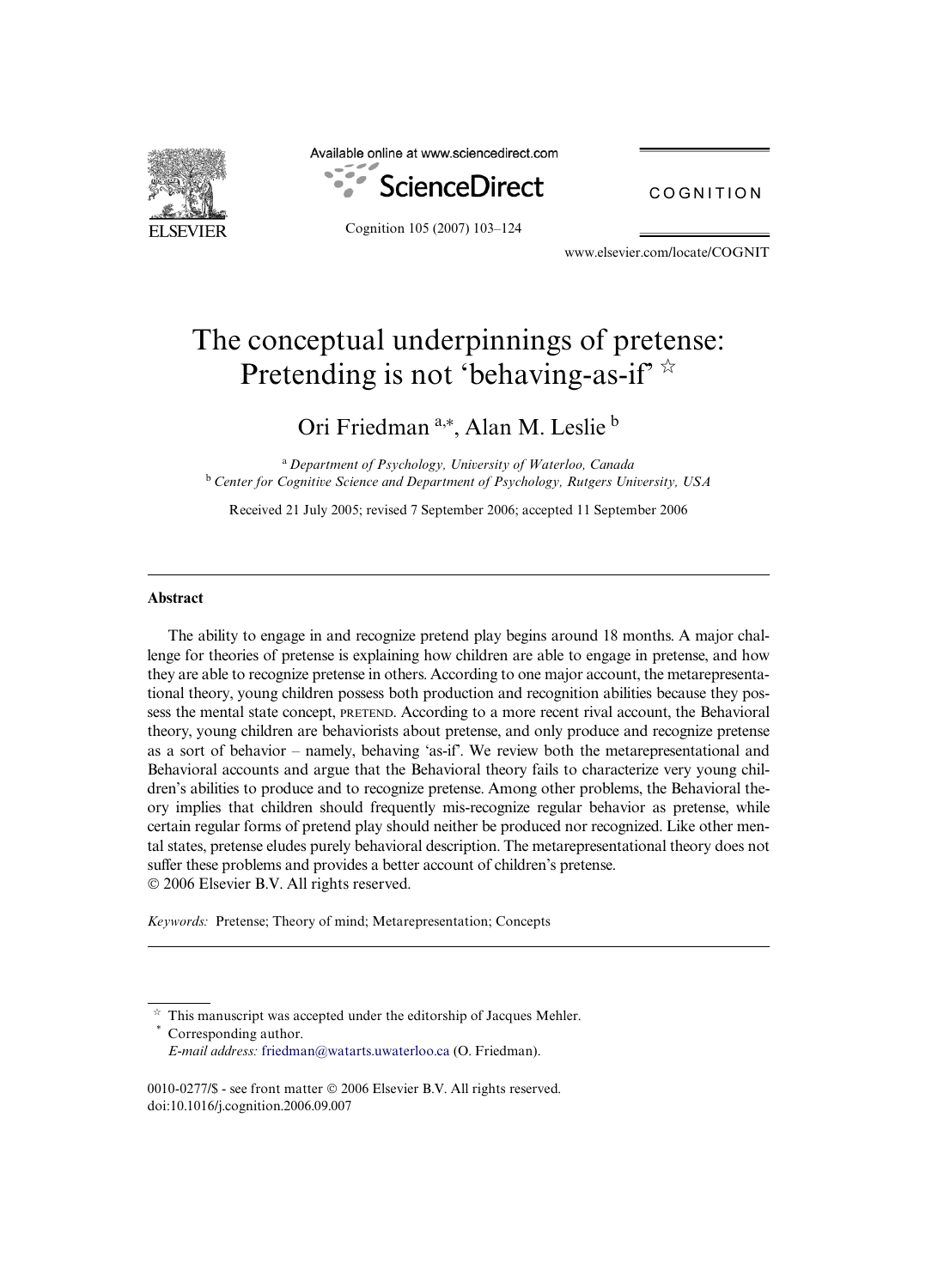# <span id="page-1-0"></span>**1. Introduction**

In recent years psychologists and philosophers have debated the basis of children's early ability to engage in and recognize pretense. This debate emerged in response to an influential account of children's pretense offered by [Leslie \(1983, 1987,](#page-19-0) [1994a, 2002\)](#page-19-0), which he termed the metarepresentational theory. The metarepresentational theory claims that children's twin abilities to engage in solitary pretense and to recognize pretense in other people both depend upon the same innately given mental state concept, PRETEND.<sup>1</sup> Early possession of the concept PRETEND would link pretense to the emergence of 'theory of mind'. Indeed, [Baron-Cohen, Leslie, and Frith \(1985\)](#page-18-0) used this model of pretense to predict the 'theory of mind' impairment in childhood autism. A recent neuroimaging study supports the link between pretense and theory of mind by showing that brain regions typically associated with 'theory of mind' reasoning are activated when adults watch pretend scenarios [\(German, Niehaus, Roarty,](#page-19-1) [Giesbrecht, & Miller, 2004](#page-19-1)).

More recently a number of rival accounts have been developed. Many of these accounts share the claim that children recognize pretense in a more limited way, as a kind of behavior, namely, 'as-if behavior' (e.g., [Lillard, 1993a, 2001; Lillard & Flavell,](#page-20-0) [1992; Nichols & Stich, 2000, 2003; Perner, 1991](#page-20-0)). These accounts hold that the young child is a behaviorist about pretense, and so we refer to these views collectively as the Behavioral theory of pretense. Although different theorists have varying motivations for developing a Behavioral account, they share a sense that it is somehow more attractive for the theorist and simpler for the child to be a behaviorist about pretense than to be a mentalist.

In this paper, we show that the Behavioral theory is unable to account for children's pretense. In Section [1](#page-1-0), we review some basic facts about children's pretense. We then briefly review some of the problems with traditional approaches to pretense which led to the development of the metarepresentational theory, and then briefly review the metarepresentational and the Behavioral theories. Section [2](#page-7-0) describes some general problems with the Behavioral theory. In Section [3](#page-12-0), we consider examples of pretense for which the Behavioral theory either has no account or gives the wrong account. We also show that attempts to modify the Behavioral theory so that it does a better job with these forms of pretense only exacerbate the problems discussed in Section [2.](#page-7-0) In Section [4](#page-15-0), we consider a variant of Behavioral theory that allows the child to recognize a person's intention to behave-as-if and argue that it suffers many of the same difficulties as stronger Behavioral positions.

We argue that metarepresentational theory suffers none of these difficulties, and provides a better and simpler account of the development of human pretense. We conclude that, from the onset of pretending, children are mentalists about pretense in just the sense that the metarepresentational account originally suggested. In particular, older infants and very young children represent *pretending* as such. Pretending

<sup>1</sup> We use small capitals to indicate concepts that the child possesses and thoughts the child has. We do not assume any of these are conscious, though they may be.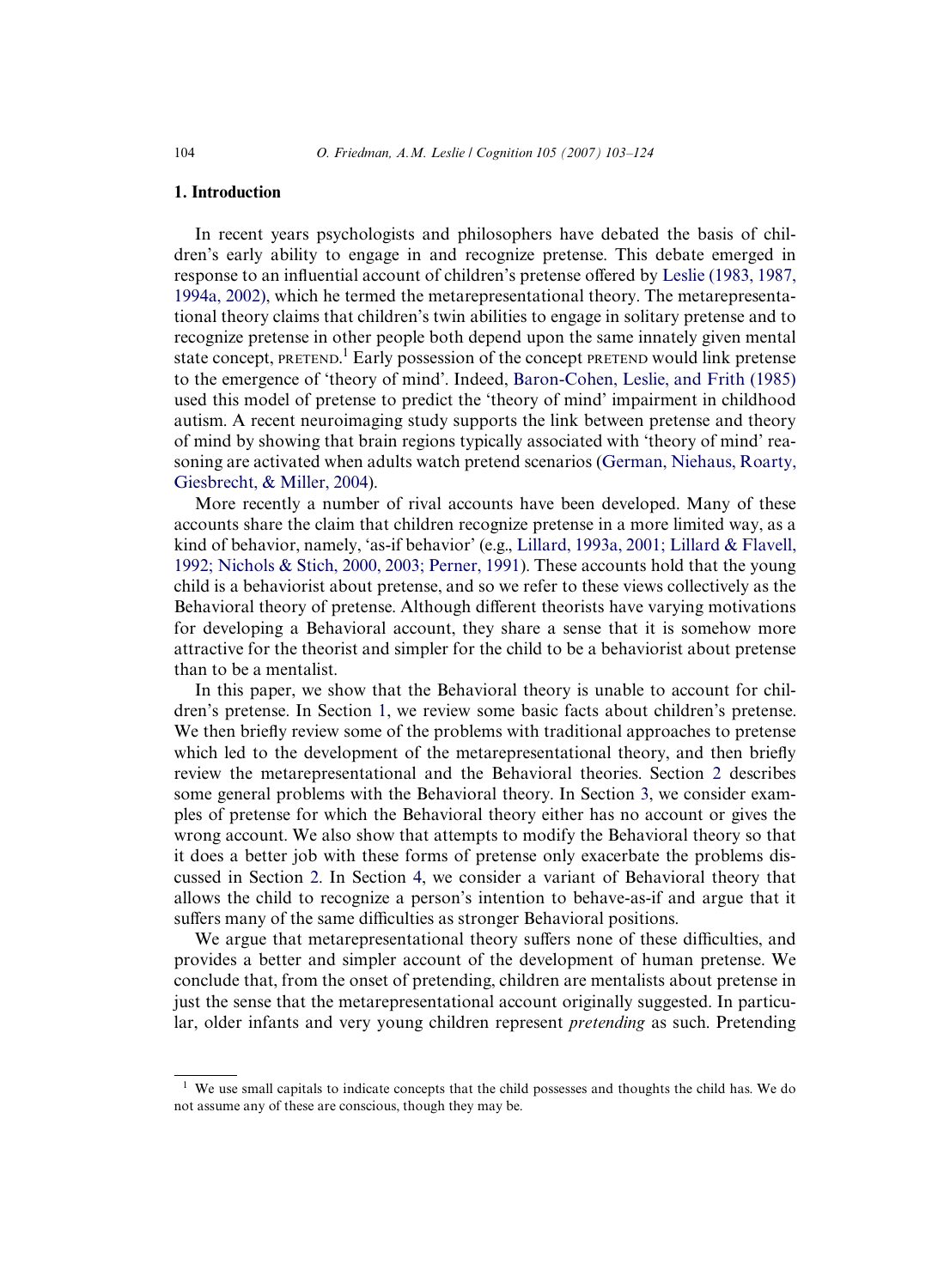happens to be a mental state and not a mere form of behavior. However, the metarepresentational account does not entail that children have the concept, MENTAL STATE. Nor does it entail that they consciously reflect upon the mentalistic nature of pretense or pretenders. Instead, the account claims that they possess the concept, PRE-TEND, and use it in generating and interpreting instances of pretending.

Before we begin a word on the dialectic of this paper. Currently cognitive science has two main theories of pretense in play, the metarepresentational and the Behavioral, with the second developed largely to avoid the wider implications of the first. We defend the metarepresentational theory by showing that the Behavioral theory does not and, as far as we can see, will not provide a viable alternative. The wider issues raised by the metarepresentational theory of pretense are of great interest to cognitive scientists; these issues include the nature of concepts, innateness and learning, modularity and non-modularity, the neural systems underlying 'theory of mind', and the neuropsychology of autism. To pursue such issues here in any detail would take us too far afield and we or colleagues have written on these topics elsewhere (e.g., [Baron-Cohen et al., 1985; Frith & Frith, 1999; German & Leslie, 2001; German](#page-18-0) [et al., 2004; Leslie, 1987, 1994a, 2000a, 2000b; Leslie, Friedman, & German, 2004;](#page-18-0) Leslie & Frith, 1990; Leslie, German, & Polizzi, 2005; Leslie & Roth, 1993; Leslie & [Thaiss, 1992; Roth & Leslie, 1998; Scholl & Leslie, 1999\)](#page-18-0). So we shall not discuss these issues here. In any case, the problems we raise for the Behavioral theory would still arise if the Behavioral theory were recast, for example, as a set of innate concepts underpinned by a module.

## *1.1. Children's pretense*

The ability to engage in and recognize pretense emerges in play between 18 and 24 months ([Leslie, 1987; Piaget, 1962\)](#page-19-2), or younger (e.g., [Bosco, Friedman, & Leslie, 2006;](#page-19-3) [Fenson & Ramsay, 1981; Onishi, Baillargeon, & Leslie, in press; Walker-Andrews &](#page-19-3) [Kahana-Kalman, 1999\)](#page-19-3). An enormous amount of research has addressed children's pretend play (see [Lillard, 2002,](#page-20-1) for an excellent overview of research on children's pretense). For current purposes, one fact about children's pretense is worth highlighting: Young children do not just engage in pretense, but also recognize pretense carried out by others, and share in it.

Experimental evidence that young children recognize and share in pretense is provided by investigations in which children observe an experimenter enact a pretend scenario. After observing the scenario, children are either: (1) asked to imitate the experimenter's pretense ([Rakoczy, Tomasello, & Striano, 2004;](#page-20-2) [Watson & Fischer, 1977\)](#page-20-2); (2) given questions to answer about the pretend scenario [\(Harris & Kavanaugh, 1993; Harris, Kavanaugh, & Meredith, 1994; Leslie, 1988a,](#page-19-4) [1994a\)](#page-19-4); (3) asked to select a picture showing the outcome of the pretend scenario over similar distractor pictures [\(Harris, Kavanaugh, & Dowson, 1997; Kava](#page-19-5)[naugh & Harris, 1994\)](#page-19-5); (4) asked to indicate which of two objects a pretend action should be directed towards (e.g., [Bosco et al., 2006; Walker-Andrews & Harris,](#page-19-3) [1993\)](#page-19-3); or (5) allowed to look while their looking times are recorded [\(Onishi et al.,](#page-20-3) [in press](#page-20-3)).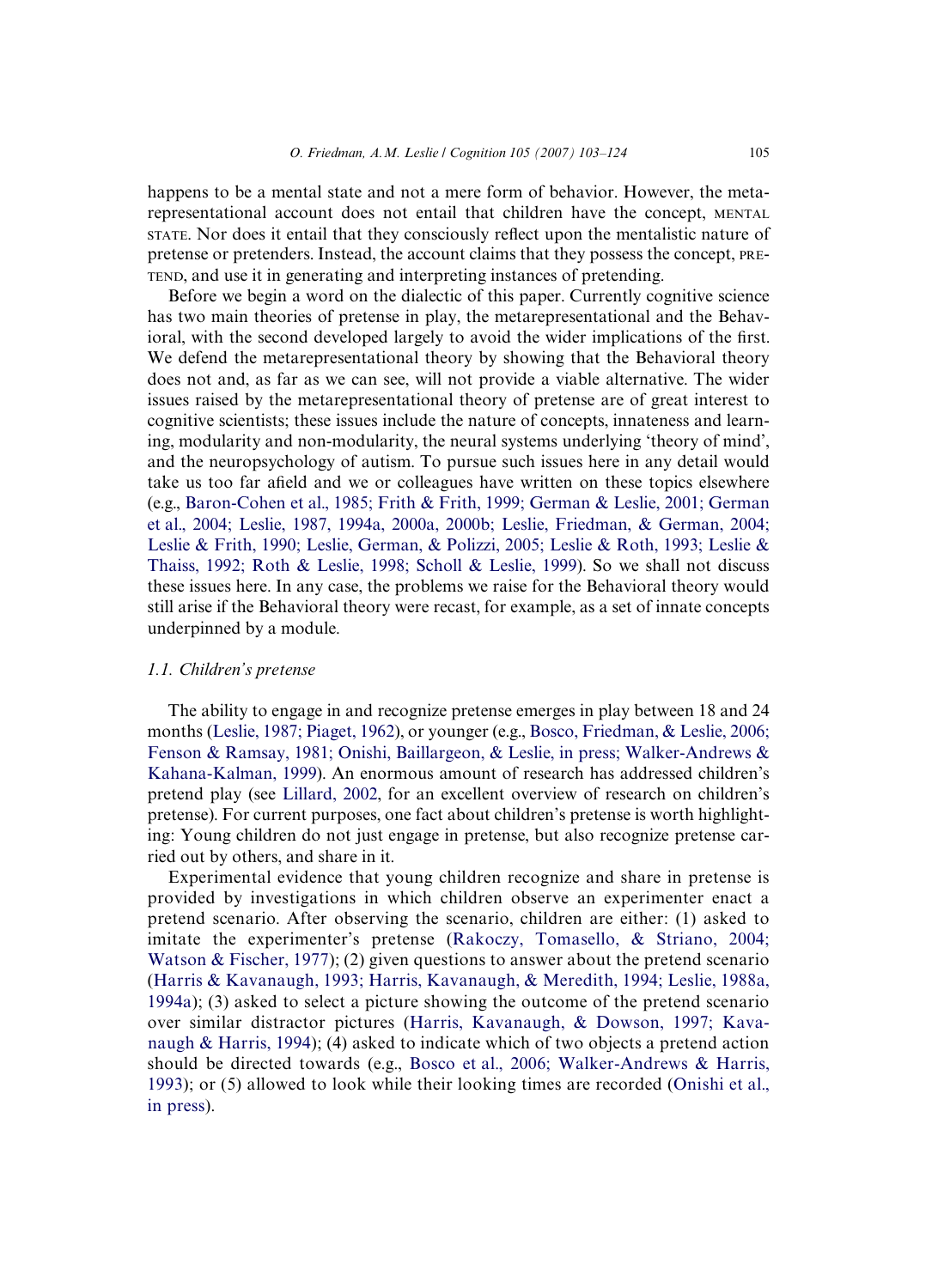Success in the above tasks requires that children recognize the experimenter's pretense. For example, in a 'drinking' task, children observe as the experimenter pretends to fill two cups with water and 'drinks' from one. When invited to have a 'drink' themselves, children must choose between the two available cups. But really, both are empty! Only by recognizing and sharing in the experimenter's pretense, can children direct their action towards the cup that (pretend-wise) still contains 'water'.

The above studies show that children can recognize pretense at least by age two, and very simple recognition tasks have been passed by children as young as 15 or 16 months of age [\(Bosco et al., 2006; Onishi et al., in press\)](#page-19-3). The recognition of pretense therefore occurs as early as its first production in play. Traditional approaches to pretense focused solely on the emergence of solitary pretend play production [\(Piaget,](#page-20-4) [1962](#page-20-4)). As a result, the most crucial facts about children's pretending were overlooked: namely, that children have multiple abilities to engage in, to recognize, and to share pretense; and that these multiple abilities are *yoked* in development [\(Leslie,](#page-19-2) [1987, 1994a\)](#page-19-2). Although children do sometimes engage in solitary pretense (e.g., [Schw](#page-20-5)[ebel, Rosen, & Singer, 1999\)](#page-20-5), they also recognize pretense in and share pretense with other people. And they can do this by the time they become able to produce pretend play by themselves. The yoking claim is also supported by observational studies on the emergence of children's pretense (e.g., [Bezier & Howes, 1992; Haight & Miller,](#page-19-6) [1993](#page-19-6)). Such studies do *not* report that children first go through a period in which they can engage *only* in solitary pretense and which later gives way to a period in which they can also recognize and share in others' pretense. Instead, human pretense has a social and communicative nature from its inception.<sup>2</sup>

[Leslie's \(1987\)](#page-19-2) metarepresentational account was the first account clearly to recognize that pretend play has a social nature from its onset. But, what is more important, it was the first account to provide an explanation of this fact in terms of underlying cognitive processes. According to this account, the above pretense-related abilities all employ propositional attitude representations, a feature that is characteristic of 'theory of mind' reasoning.

# *1.2. Traditional 'pretense-as-process' theories*

Traditional approaches explained the emergence of pretense as the result of a new cognitive *process*, for example, the over-generalization of emerging representations (over-projection of schemas) [\(Piaget, 1962](#page-20-4)) or the process of thinking counterfactually ([Walton, 1978](#page-21-0)) or as 'transformations' ([Fein, 1975\)](#page-19-7) or as'simulating' or imagining [\(Harris, 1995](#page-19-8)). In addition to overlooking the social nature of pretending, these accounts provide no basis for explaining children's ability to recognize pretense in others. A process such as over-generalization of representations or counterfactual thinking may produce a behavioral output but it does not confer an ability to recognize that other people are engaging in that very process. To see this simple point,

<sup>2</sup> Notice that it is consistent with our model that the child's ability to recognize pretense might *predate* her ability to produce pretense actions herself. This might come about because of, for example, the performance demands of action planning.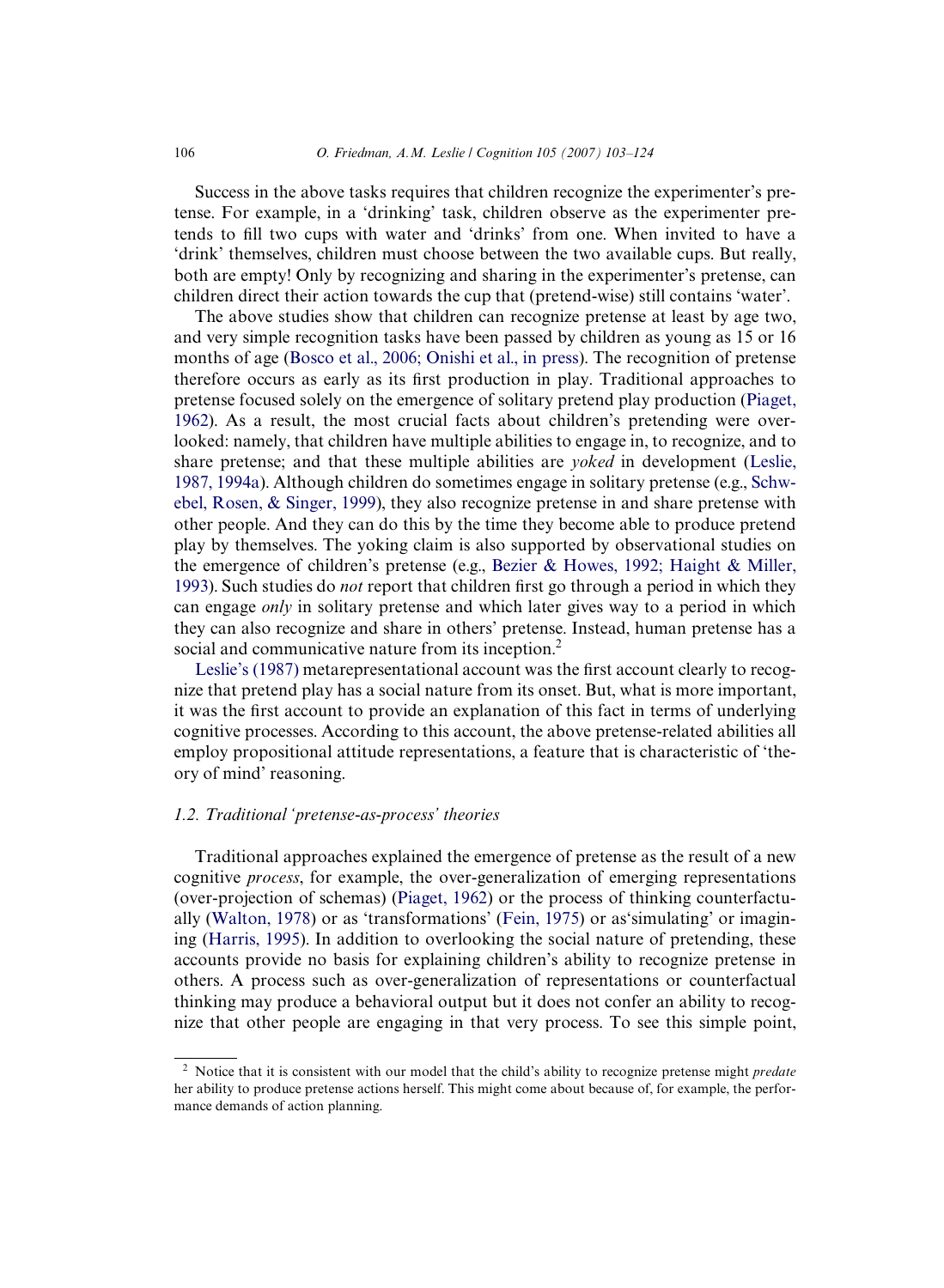consider the process of remembering. The mere fact that an infant can remember things in no way entails that she is able to recognize the same process – remembering – in other people. Recognition of remembering entails categorizing what someone does as remembering. Thus, the *recognizer* of remembering needs a concept of remembering, whereas the simple operation of memory does not. We might make this point more generally: one doesn't need the concept DOG to *be* a dog but one does need that concept to recognize that something *is* a dog.

In a similar vein, the process of coming to believe something does not require the concept of believing. Moreover, the mere ability to believe something does not require or bestow the ability to recognize beliefs in others. The reason is again because recognizing beliefs requires the concept of belief, whereas merely *having* beliefs does not [\(Leslie, 1994a\)](#page-19-9). Indeed, this is a basic assumption underlying 'theory of mind' research (e.g., recognizing belief in the false belief task requires possession of the concept of belief).

Continuing this vein, the recognition of pretense in others will require a concept of pretense. However, traditional accounts discussed only the process of pretending and thus bestowed no concept on the child. The ability or tendency to over-generalize representations does not confer the ability to recognize that other people over-generalize representations. The ability to have counterfactual thoughts does not confer the ability to recognize that other people have counterfactual thoughts. Likewise the ability to simulate or to imagine [\(Harris, 1995\)](#page-19-8) does not confer the ability to recognize that other people simulate or imagine.

These reflections may reveal why traditional theories of pretense overlooked the child's ability to recognize pretense. With the theoretical resources they allowed themselves, traditional accounts could neither explain (a) *how* children can recognize pretense in others (without the concept), nor (b) *why* the abilities to produce pretense and to recognize pretense should be yoked in development. The modern Behavioral theory is also a process theory, and, as we shall see, for it too, the problem of explaining how children recognize pretense remains a thorny problem.

# *1.3. ToMM theory*

Leslie  $(1987, 1994a)$  proposed that the specific innate basis of our ability to learn about the mental states of others is provided by a specialized neurocognitive mechanism, the Theory of Mind Mechanism (ToMM). One of the key functions of ToMM is developmental in nature, namely, to introduce a specific representational structure, called the metarepresentation. Metarepresentations introduce and are organized around a basic set of mental state concepts, such as PRETEND, BELIEVE, and DESIRE. They allow the child to attend to these hidden mental states, and therefore to learn things about them [\(Leslie, 2000b\)](#page-19-10).

The ToMM theory was the first account of pretense that could capture the theoretical significance of pretense recognition. According to ToMM theory, both the abilities to engage in pretense and to recognize pretense are the outcome of the child's possession of the concept PRETEND. Possession of this single concept is the basis of both abilities. Both abilities therefore appear simultaneously in development.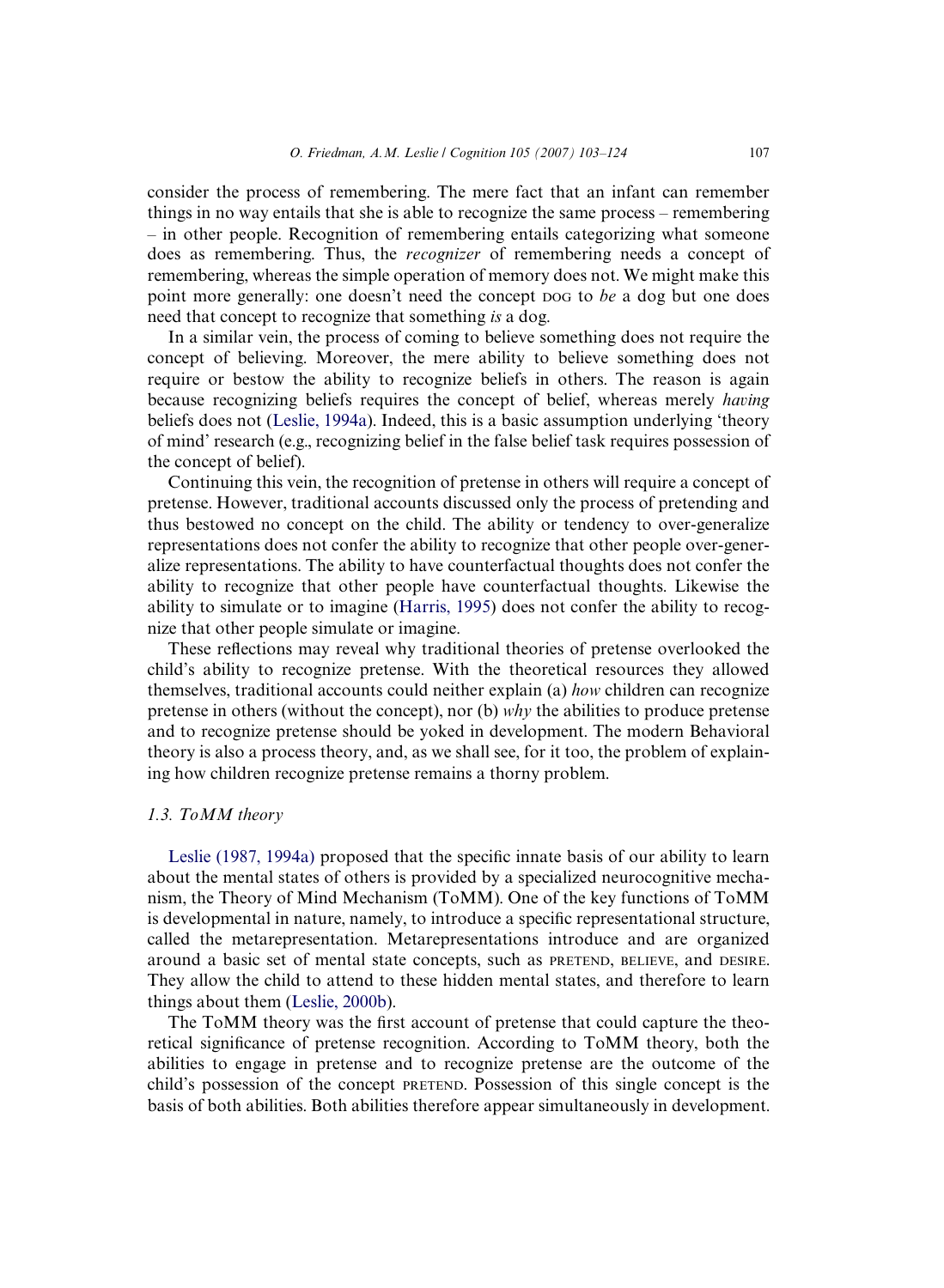*Pretending* differs crucially from *believing* or *desiring* in this regard. Having beliefs and desires does not require possession of the concepts, BELIEF and DESIRE, respectively, though recognizing these mental states does. Therefore, the ability to *have* beliefs and to *have* desires is not developmentally yoked to the recognition of these mental states (see [Leslie, 1994a](#page-19-9) for further discussion).

[Leslie \(1987, 1994a\)](#page-19-2) argued that the content of Sally's pretense representation (e.g., THIS BANANA "IT IS <sup>A</sup> TELEPHONE") must be *decoupled* and quarantined from Sally's representations of the world. If this representation were not decoupled then Sally would represent THIS BANANA IS <sup>A</sup> TELEPHONE as just another fact about the world, and hence would really believe that the banana is a telephone. If children did not quarantine pretense representations then every instance of pretense would be an instance of confusion and ultimately pretending would alter the meaning (for example, the truth conditions) of representations in arbitrary ways.

Suppose a child, Sally, recognizes that her mother is pretending that a banana is a telephone. Sally recognizes this pretense when her ToMM produces the metarepresentation, MOTHER PRETENDS (of) THIS BANANA (that) "IT IS <sup>A</sup> TELEPHONE" [\(Leslie &](#page-20-6) [Frith, 1990\)](#page-20-6). This metarepresentation relates an agent (Sally's mother) through an attitude (PRETEND) to the truth of a content ("it is a telephone") in regard to an object (the banana) that 'anchors' the pretense to reality. [Leslie \(1994a\)](#page-19-9) called this an "agent-centered representation of behavior" because this is the description that the agent – in this case, Mother – has of her *own* behavior. By recovering Mother's description of her own behavior (the intention under which Mother performed the act), Sally recovers the meaning of Mother's behavior – the meaning that Mother's behavior has for Mother herself. For Sally to pretend that the banana is a telephone simply requires representing the agent of pretend as *self*, instead of Mother, or as *we* if pretense is shared, and using the resulting metarepresentation, I (WE) PRETEND THIS BANANA "IT IS <sup>A</sup> TELEPHONE", in part as a high-level command to the action planning system. [Lewis and Ramsay \(2004\)](#page-20-7) found that, in a longitudinal sample between 15 and 24 months, mirror self-recognition was developmentally related to (preceded) both personal pronoun use and pretend play.

# *1.4. The behavioral theory*

The Behavioral theory offers a competing account for children's pretense. We will focus on the account offered by [Nichols and Stich \(2000, 2003\)](#page-20-8) (hereafter N&S) because, of all the Behavioral theorists, they have most closely specified their account. We note variants only when relevant.

The Behavioral theory claims that children do not possess the mental state concept PRETEND, and therefore engage in pretense, and recognize it in others, without employing this concept. The Behavioral theory claims that to the extent children are said to 'understand' or represent pretense, it is as a behaviorist might – only as a kind of *behavior*. At some much later point in development, and by an unspecified route, older children will acquire the mentalistic concept PRETEND. This contrasts with the metarepresentational theory, because, from the outset of pretend play, pretense is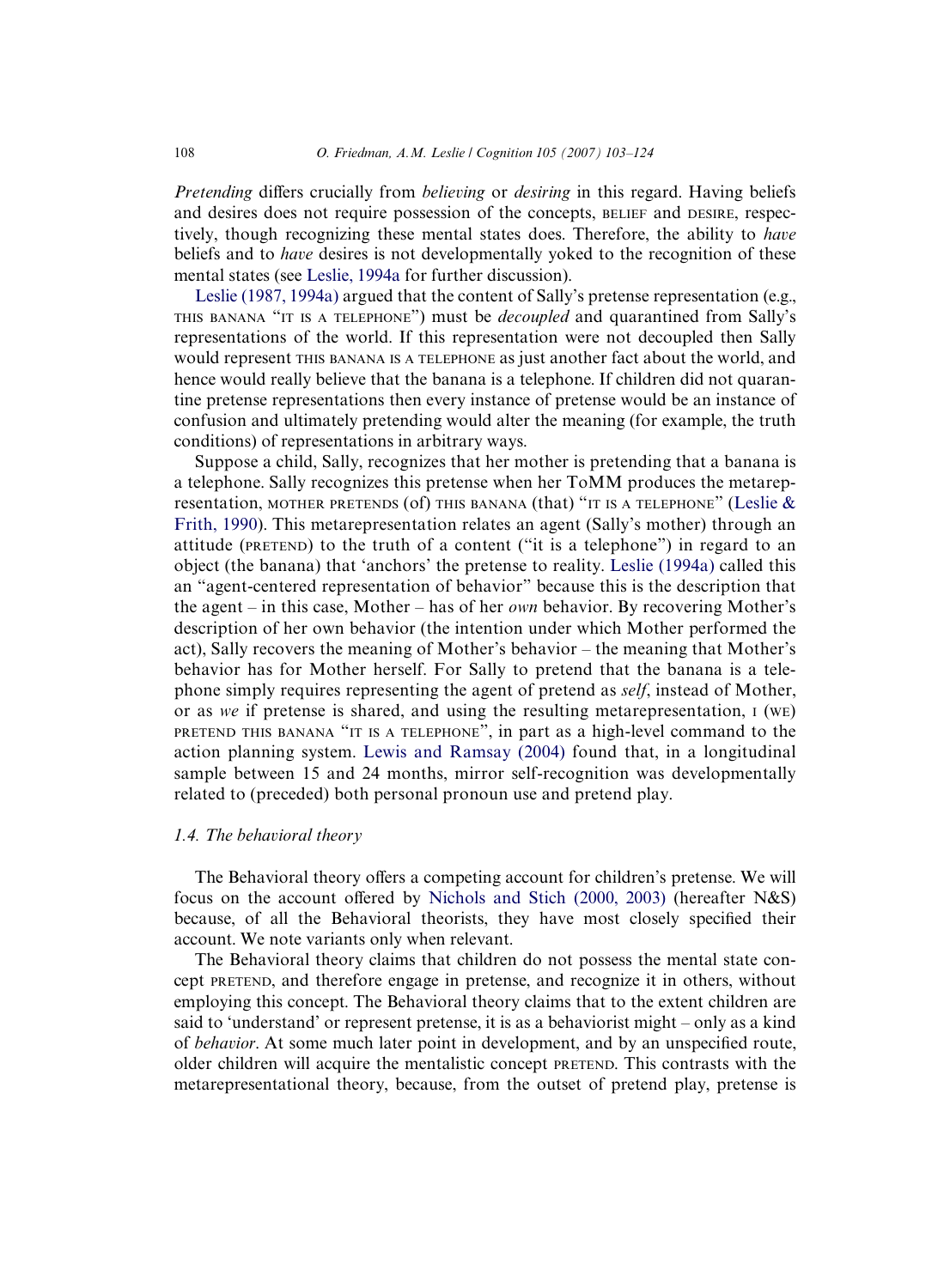represented *as such* – as pretense. Moreover, early PRETEND is a mentalistic concept, in part because *pretending* happens to be a mental state.<sup>3</sup>

According to the Behavioral theory, young children engage in pretense by a cognitive process which first stipulates a scenario P, such as, THE BANANA IS A TELEPHONE. In N&S's formulation this scenario is represented in a "possible worlds" processor. N&S borrow from ToMM theory the idea that the possible world scenario P is decoupled, so that the child does not actually believe that P is true. (Though Behavioral theories may differ in the terms used for decoupling or in their accounts of how decoupling operates, these differences are not relevant to the present discussion.) The child then *behaves as if P were true* or, in N&S's more careful formulation, *behaves in a way that would be appropriate if P were true*.

Like traditional views, the Behavioral theory ascribes the emergence of pretend play to the emergence of an ability or process, rather than to possession of a concept. For N&S, this is the ability to process 'possible worlds' representations (cf. [Perner,](#page-20-9) [1991\)](#page-20-9). Unlike the ToMM theory, the Behavioral theory does not require the child to represent what he or she is doing (namely *pretending*), because the child is simply behaving, albeit in a non-standard (non-belief-processor-driven) way. When Sally pretends that a banana is a telephone, Sally processes the representation THE BANANA IS <sup>A</sup> TELEPHONE in a special decoupled mode that is distinct from the normal processing mode.<sup>4</sup> Sally then simply produces the behaviors that would be appropriate if the banana really were a telephone, exhibiting telephoning-behavior toward the banana, such as holding it to her ear and speaking.

But, as we noted earlier, in order to *recognize* pretense behavior in another person, the child needs more than an ability to produce that kind of behavior herself – just as the ability to recognize remembering in others needs more than the ability to remember. For this reason, the Behavioral account of solitary pretense must be supplemented by a second account which describes the representation of pretense (behavior) that the child generates when she 'recognizes pretense' in others. The supplementary account  $N&S$  offer is that the child represents situations, in which mother pretends P, as, MOTHER BEHAVES IN <sup>A</sup> WAY THAT WOULD BE APPROPRIATE IF P WERE THE CASE. Thus, when Sally recognizes that her mother is pretending that the banana is a telephone, what Sally actually represents is, MOTHER IS BEHAVING IN <sup>A</sup> WAY THAT WOULD BE APPROPRIATE IF THE BANANA WERE <sup>A</sup> TELEPHONE.

<sup>3</sup> This is not the same as saying that a metarepresentation represents a mental state as *being a mental state* (or as *being a representation* or *as being a mental representation*). If a metarepresentation did any of these, then the earlier examples would look something like, I PRETEND THE BANANA "IT IS <sup>A</sup> TELEPHONE" AND PRETENDING IS <sup>A</sup> MENTAL STATE /MENTAL REPRESENTATION. Instead, a metarepresentation simply represents pretending as *pretending*. There has been some confusion about this following [Perner's \(1991\)](#page-20-9) arguments that the term metarepresentation *must* be used to mean: a representation of a mental state as being a mental representation. We see no reason to accept this stricture. Throughout this paper we use the term metarepresentation in the sense introduced in [Leslie \(1987; Leslie and Frith, 1990\).](#page-19-2) [Leslie and Thaiss \(1992\)](#page-20-10) coined the term M-representation as a synonym for use in contexts where it is desirable to distinguish this earlier use from Perner's.

<sup>4</sup> Note that, although N&S borrow the idea of decoupling from ToMM theory, in their account decoupling functions as a quarantined *process*, rather than as the quarantined part of a (meta)representation.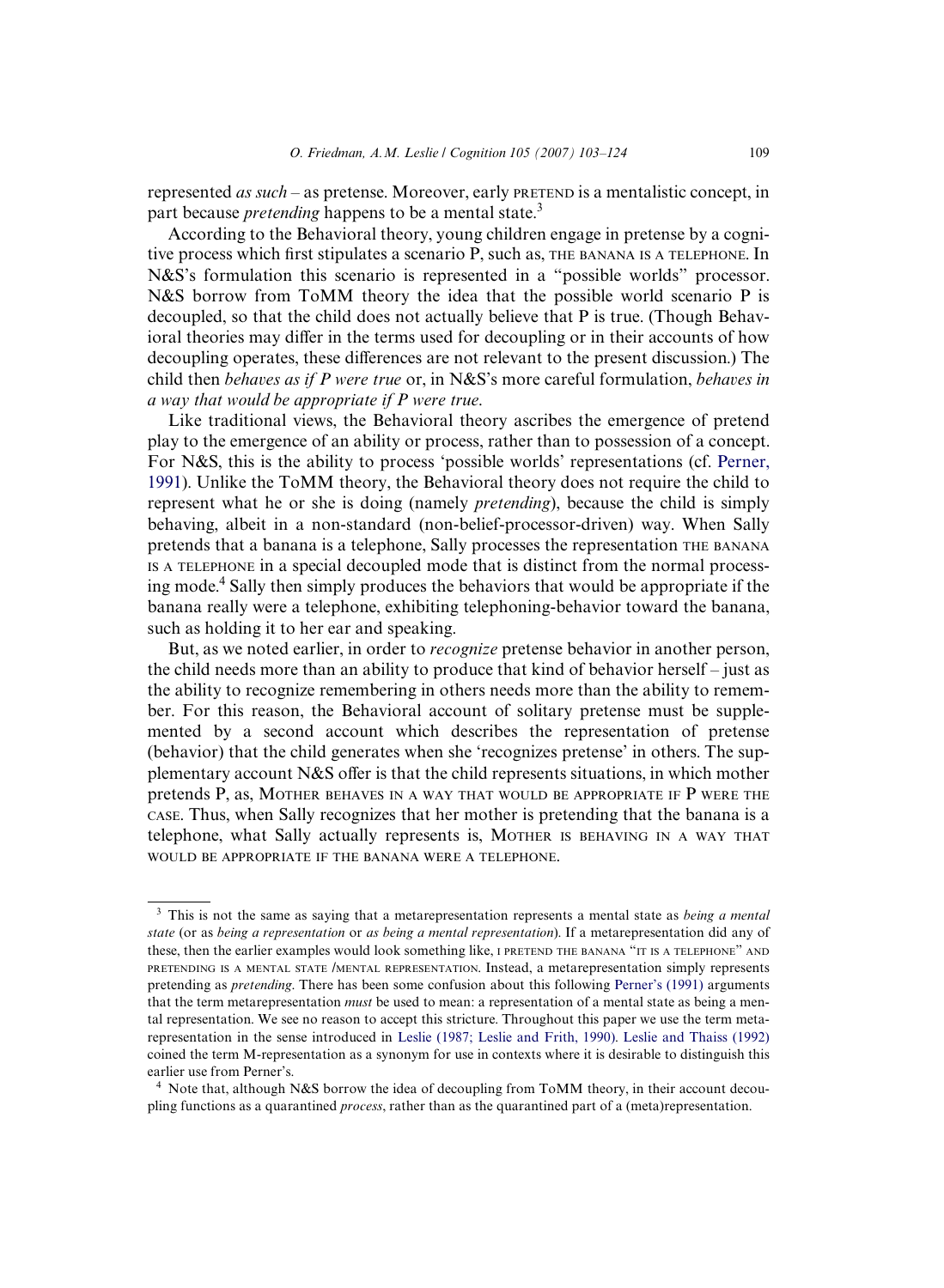Note the move here from describing solitary pretense from the theorist's point of view – as *behaving in a way that would be appropriate if P were the case* – to attributing essentially the same description to the child in the form of a thought the child has when she recognizes the pretense that P in another person. In the case of accounting for recognition, what begins as the theorist's description of the child's behavior ends up as the thought the child processes when the child internally describes that behavior in someone else. The theorist ascribes to the child all of the concepts that comprise the theorist's description. We are not objecting to this in principle but we do need to keep track of the distinction. We will try, therefore, to be careful to use small capitals when describing what is supposed to be passing through the child's mind (as she thinks about someone's behavior) and italics when describing the behavioral output of the child.

Already, then, it is far from obvious that the Behavioral theory is actually simpler or more 'warranted' than the ToMM theory, as N&S claim. Indeed, it seems more complex: there are entirely separate accounts of solitary pretense (possible worlds processor) and pretense recognition (a string of concepts); for pretense recognition the complex concept, BEHAVE IN <sup>A</sup> WAY THAT WOULD BE APPROPRIATE IF P WERE THE CASE, is required instead of the single primitive concept PRETEND; for all we know, some or all of these concepts might be innate; for all we know and strongly suspect, 'heavy machinery' might be required for the child to mount the concept, BEHAVE APPROPRIATELY; and yet, we remain in need of an account that explains how the concept PRETEND is finally acquired at some later stage of development. Despite all this, the Behavioral theory does not explain anything that the ToMM theory does not; and, as we shall see presently, it actually explains a good deal less.

# <span id="page-7-0"></span>**2. Some general problems with the Behavioral theory**

Although we believe that the ToMM theory actually provides a simpler account of pretense than the Behavioral theory, the reader may not share our intuitions about which is simpler, and in any case the 'simpler' account may not be the correct one. It would indeed be the simpler theory that organisms only have one instance of any given organ type, but it is also false.

Following [Lillard \(1993b\)](#page-20-11), empirical work has sought to test between these two views (see [Lillard, 2001](#page-20-12) for a review). We feel that much of this work, though interesting in other ways, was based on a misinterpretation of ToMM theory and used a methodology not suited to testing between the theories. Because those issues have been aired elsewhere ([German & Leslie, 2001](#page-19-11)), we will not repeat them. Here we will argue that the Behavioral theory cannot account for young children's pretense. We begin by discussing some general problems faced by the Behavioral theory.

# *2.1. The behavioral description is too broad*

The Behavioral theory identifies the young child's understanding of pretense with the behavioral description BEHAVING IN <sup>A</sup> WAY THAT WOULD BE APPROPRIATE IF P WERE THE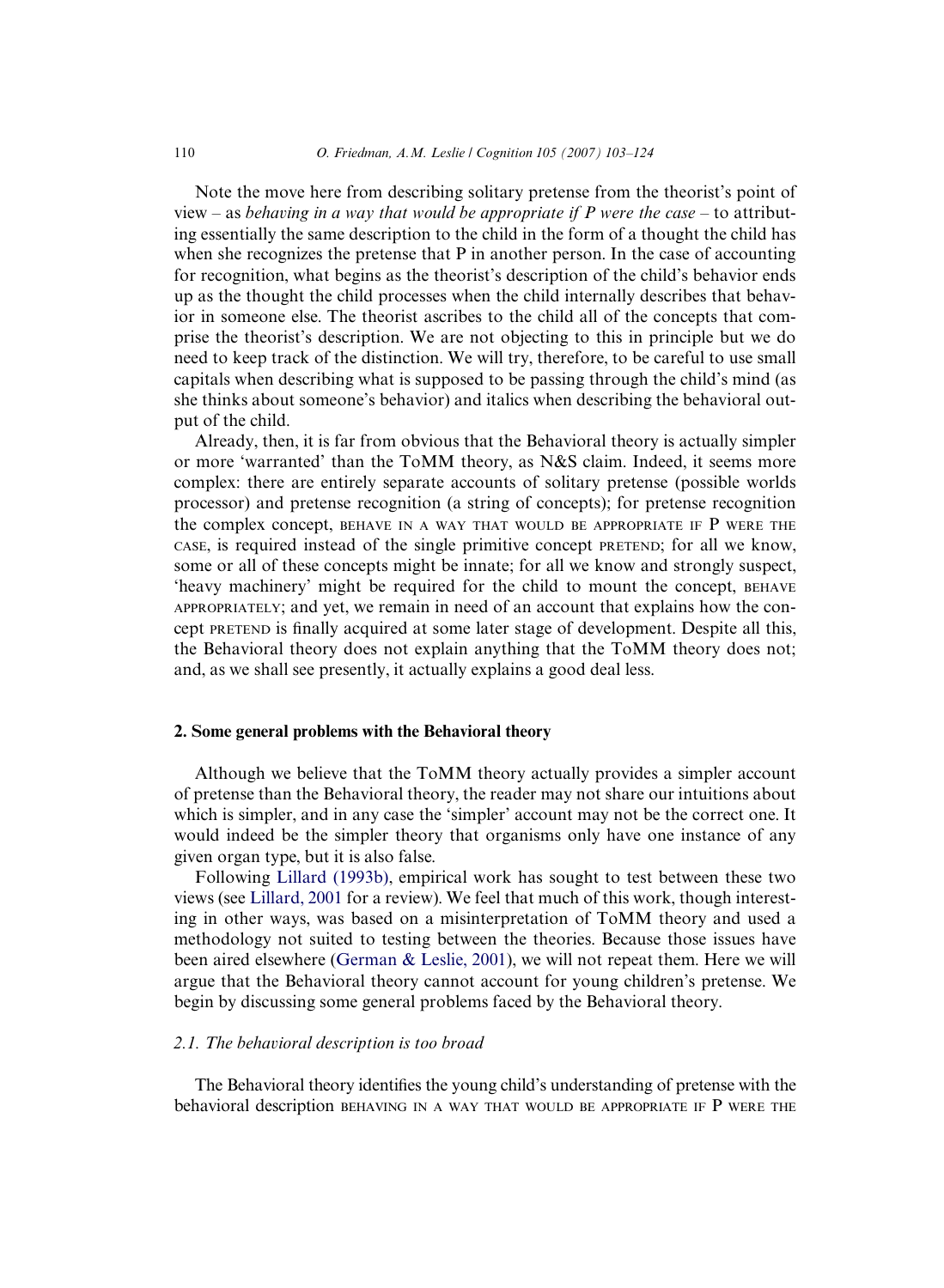CASE. One implication of the theory is that children should consider a given behavior to be an instance of pretense if and only if that behavior fits the behavioral description. Thus, the theory predicts that children will mistakenly deem non-pretend behaviors to be instances of pretense, so long as those behaviors fit the behavioral description.

It is often acknowledged that actions based on the false belief that P are instances where one behaves in a way that would be appropriate if P were the case. For example, if Sally's mother mistakenly believes that a candle is an apple then she will behave in a way that would be appropriate if the candle were an apple, and perhaps try to eat it. The Behavioral theory predicts that when Sally witnesses this mistaken action, she will incorrectly consider it to be an instance of pretense. This very conclusion has been endorsed by some proponents of the Behavioral theory, such as Lillard ([Lillard, 2001, p. 505\)](#page-20-12) and Perner<sup>5</sup> [\(Perner, Baker, & Hutton, 1994\)](#page-20-13), though in somewhat different ways.

But acting on the basis of a false belief is not the only non-pretend behavior that fits the behavioral description. As Lillard and Witherington  $(2004)$  recognized, the child cannot rely on the 'wrongness' of an action (e.g., banana talking) to identify pretense; the mere inappropriateness of an action to the current situation would lead to mistakes, failures and accidents (e.g., spilling juice) being misinterpreted as pretense (e.g., pretending the juice is a river). However, the problem of over-extension is far worse than Lillard and Witherington recognize because BEHAVE-AS-IF P will include virtually any action at all. For example, suppose that Sally's mother draws with a piece of charcoal, and that it strikes Sally that Mother is using the charcoal similarly to a crayon. In this case, Sally might well think, MOTHER IS BEHAVING IN <sup>A</sup> WAY THAT WOULD BE APPROPRIATE IF THE CHARCOAL WERE <sup>A</sup> CRAYON. That is, Sally will mistake her mother's behavior for pretense. This example might not be so problematic if it were unique or even rare. However, countless other examples of non-pretense behaviors will in like fashion nicely fit the behavioral description. All that is required is that the child should be able to identify a similarity between one thing and another. Now, for any arbitrary *x* and *y*, *x* is similar to *y* on some dimension. Similarity and similarity detection is so ubiquitous that Behavioral theory predicts that children should mistake virtually all behaviors for pretense. However, we know of no evidence to suggest that children do vastly over-interpret other people's behavior as pretense. So something is missing from Behavioral theory.<sup>6</sup>

# *2.1.1. Can manner cues rescue the Behavioral theory?*

It has long been noted that pretense is marked by behavioral 'manner' cues such as exaggerated motions and 'knowing' looks and smiles ([Piaget, 1962\)](#page-20-4). [Leslie \(1988b\)](#page-19-12) suggested that these cues, together with certain intonations, other aspects of social

<sup>&</sup>lt;sup>5</sup> We are referring to Perner's theory that young children possess a concept 'PRELIEF'. PRELIEF is supposed to be a concept that means indifferently both *pretense* and *belief*. Given that 'PRELIEF' is a bona fide mental state concept, this particular theory of Perner's is not an example of a Behavioral theory. [Perner](#page-20-9) [\(1991\)](#page-20-9) presents a Behavioral theory.

<sup>6</sup> Notice that our point is not to ask that Behavior theory provide a general theory of similarity but that, according to current Behavior theories, a given behavior is behaving-as-if-*x* to the extent that the behavior is similar to *x*-behaving. But this seems to generate an embarrassingly broad class of 'pretend' behaviors.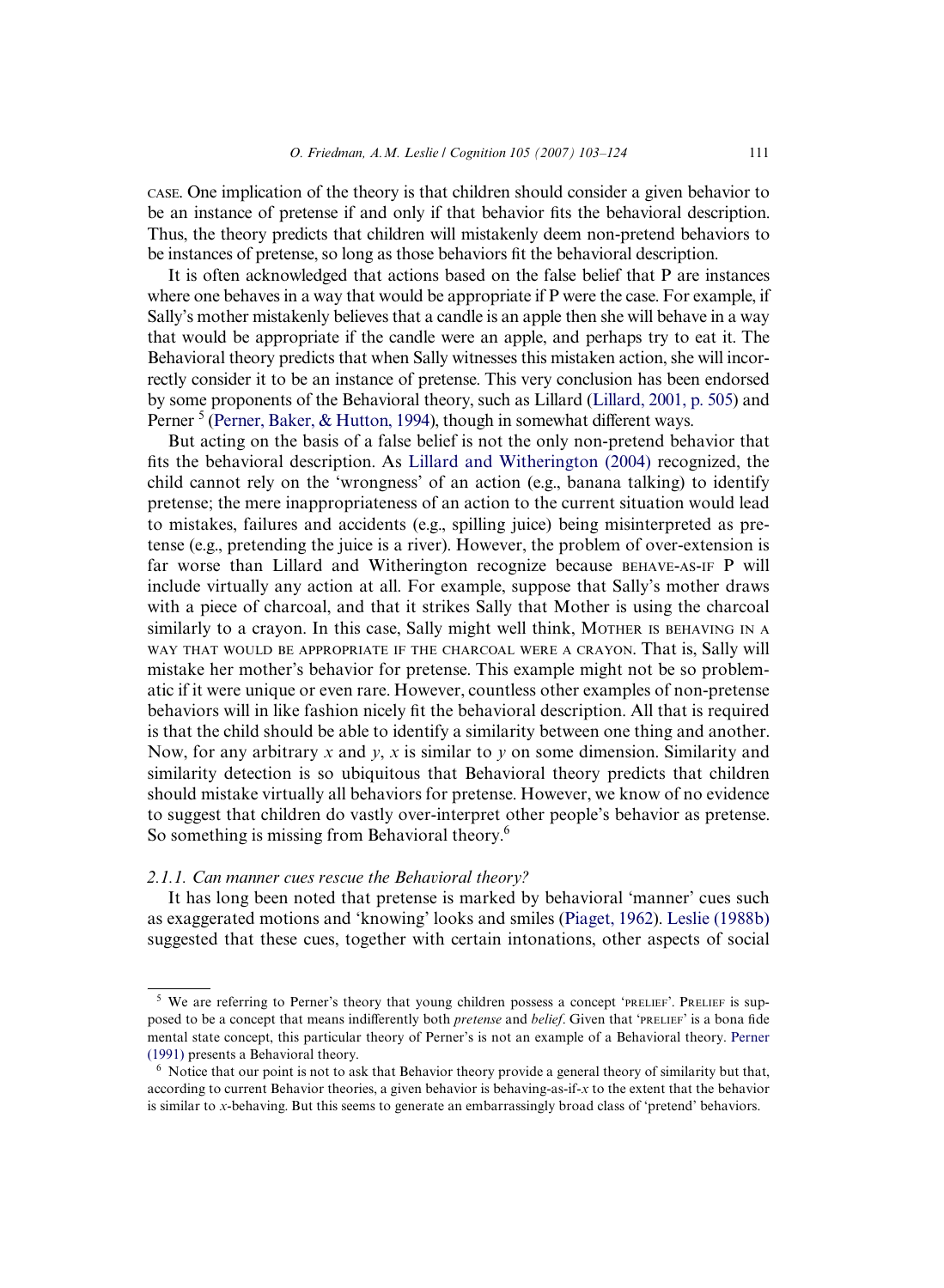context, and the form or manner of behavior, might be crucial for the very young child to recognize and share pretense (pp. 30–31; also [Leslie & Happé, 1989\)](#page-20-15). Lillard and colleagues ([Lillard & Witherington, 2004; Richert & Lillard, 2004](#page-20-14)) are the first to actually make systematic observations and have recently provided evidence supporting the idea that behavioral cues are important for children's recognition of pretense. Young children may have to rely more on such cues because they are less able to assess solely from the content of the behavior the probability that the behavior is intended seriously.

How might one defend the Behavioral theory against the charge that it predicts that children should constantly mistake regular behavior for pretense? One might try to argue, as [Lillard and Witherington \(2004\)](#page-20-14) have, that children are prevented from making these mistakes because they attend to the 'manner' cues. Indeed, one might argue further that, because these cues are behavioral, attending to them comports nicely with the Behavioral theory.

But curiously, the Behavioral theory actually provides no room for the 'manner' cues. According to the Behavioral theory, the child tests whether a behavior is pretense by determining whether the behavior would be appropriate if P were true. This behavioral description makes absolutely no mention of 'manner' cues. Thus, the theory predicts that behaviors matching the description will be identified as pretense even in the absence of any 'manner' cues.

Even worse for the Behavioral theory, the presence of such cues should actually *decrease* the extent to which pretense behaviors match the behavioral description. For example, suppose that Sally's mother pretends that some object, such as a stone, is a crayon. She may make exaggerated drawing motions with the stone but without contacting the paper, produce no visible drawing, wink, smile, and so forth. In this case, all these exaggerations, mannerisms, and the lack of any real drawing actually decrease the extent to which *she behaves in a way appropriate to if the stone were a crayon*. Attending to manner cues will not therefore save the Behavioral theory; instead manner cues add to its difficulties.

How might the Behavioral theory incorporate manner cues? It should not be enough for researchers to suggest somewhat vaguely that children recognize pretending as behaving-as-if but also attend to manner cues or other 'characteristic features' of pretense (e.g., [Harris, Lillard, & Perner, 1994, pp. 291–292\)](#page-19-13). The Behavioral theory needs to explain how children decide that a behavior would be appropriate if P were true, while also noticing that the behavior includes manner cues which diminish the degree to which it actually would be appropriate if P were true. Perhaps the behavioral description might be modified to include manner cues, though we cannot see how this can be done.

A reviewer has suggested that the Behavioral theory might be modified to claim that children do not use the behavioral description to identify pretense, but instead rely on manner cues for recognition. The suggestion is that, although the child's behavioral description does not *actually* describe pretense behavior, in practice we need not worry about this because the child will only apply the 'description' to behavior that has the right cues. But, as we have noted, behavior with the 'right cues' for pretense actually *contradicts* the Behavioral description. Therefore, this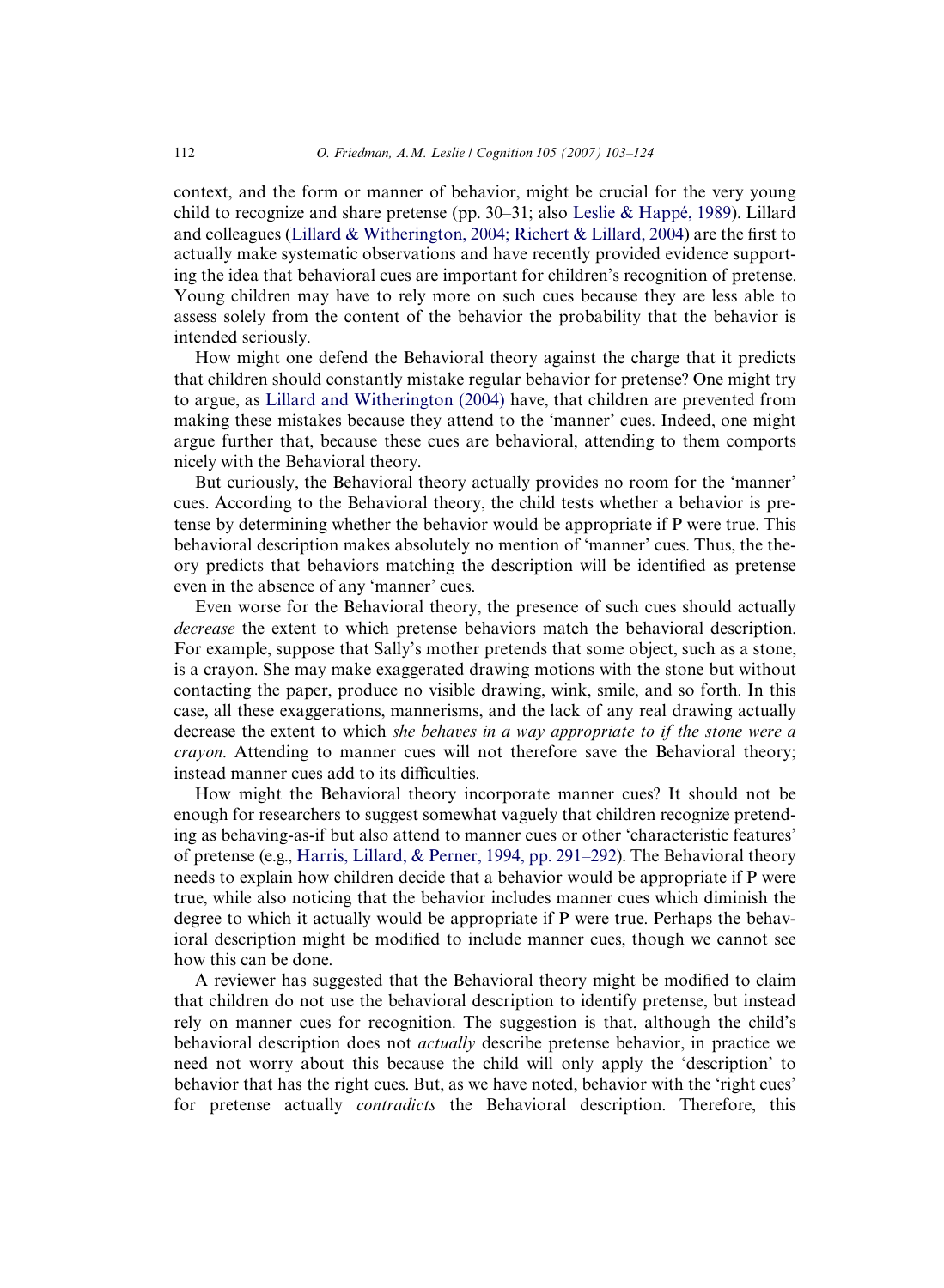suggestion would entail a very strange theory of conceptual descriptions. In this vein we might propose, for example, that the child's concept of *dog* has the intension PIECE OF FURNITURE but, not to worry, children only apply this 'description' to things that have the 'right dog cues'. We conclude that manner cues are a headache rather than a help for Behavioral theory.

The ToMM theory does not face these problems. According to the ToMM view, the child uses cues, makes guesses, and draws inferences, all in the service of trying to recognize when someone is pretending something. According to ToMM, the child hypothesizes that someone's behavior stems from their (mental state of) pretending that P. This is very different from merely describing behavior. What cues and clues the child uses to suggest and test the hypothesis that someone is pretending P, which of these cues are innately specified and which learned, are all open empirical questions. What the theory does assert is that the child can form and test such hypotheses *because* she has the concept PRETEND. Indeed, the young child comes to learn about pretense precisely by forming and testing these and other hypotheses about pretenders and pretending. A child, so equipped, has the possibility of appreciating what the behavior of the pretender *means* to the pretender – by forming what [Leslie \(1994a\)](#page-19-9) called an "*agent-centered* description of behavior". The child, according to the Behavioral theory, could not do this; instead, she is limited to a sort of "*world*-centered" description of behavior. This forces the Behaviorist child merely to assess how "appropriate" that behavior is to "the world".

# *2.1.2. "Appropriateness" of behavior*

The Behavioral theory offered by N&S hangs on the notion of the *appropriateness* of behavior. Other Behavioral theorists are content simply to say that young children's pretending is "as-if behavior" and then to quickly claim that the child only needs to be a behaviorist. But such a pattern of argument is not illuminating unless one can characterize precisely the sense of "behaving as-if" required by pretense. To their credit, N&S try to say what 'behaving as-if' means and in doing so suggest that it means the behavior is *appropriate* to some state of affairs that may or may not be true. Unfortunately, N&S do not then go on to say anything to characterize what in this context "appropriate" means.

In the absence of guidance on this key part of the theory, we have tried to make a reasonable guess about what N&S mean by 'appropriate'. We do not suppose that N&S intend 'polite' or 'morally acceptable'. We also rule out, as we must, any *smuggling in* of the concept of pretense: the reader too must guard against silently or secretly interpreting 'appropriate to P' as shorthand for 'appropriate-to-*pretending* P'. Although this maneuver will avoid the objections we raise here, it would do so by turning N&S's entire theory into a straightforward notational variant of the metarepresentational theory.7

<sup>&</sup>lt;sup>7</sup> We might reflect at this point on how very hard it is for us to think strictly as Behaviorists; even when we try not to, we often slip surreptitiously into our ingrained mentalistic ways, like teaching that the rat presses the lever because it *expects* a reward!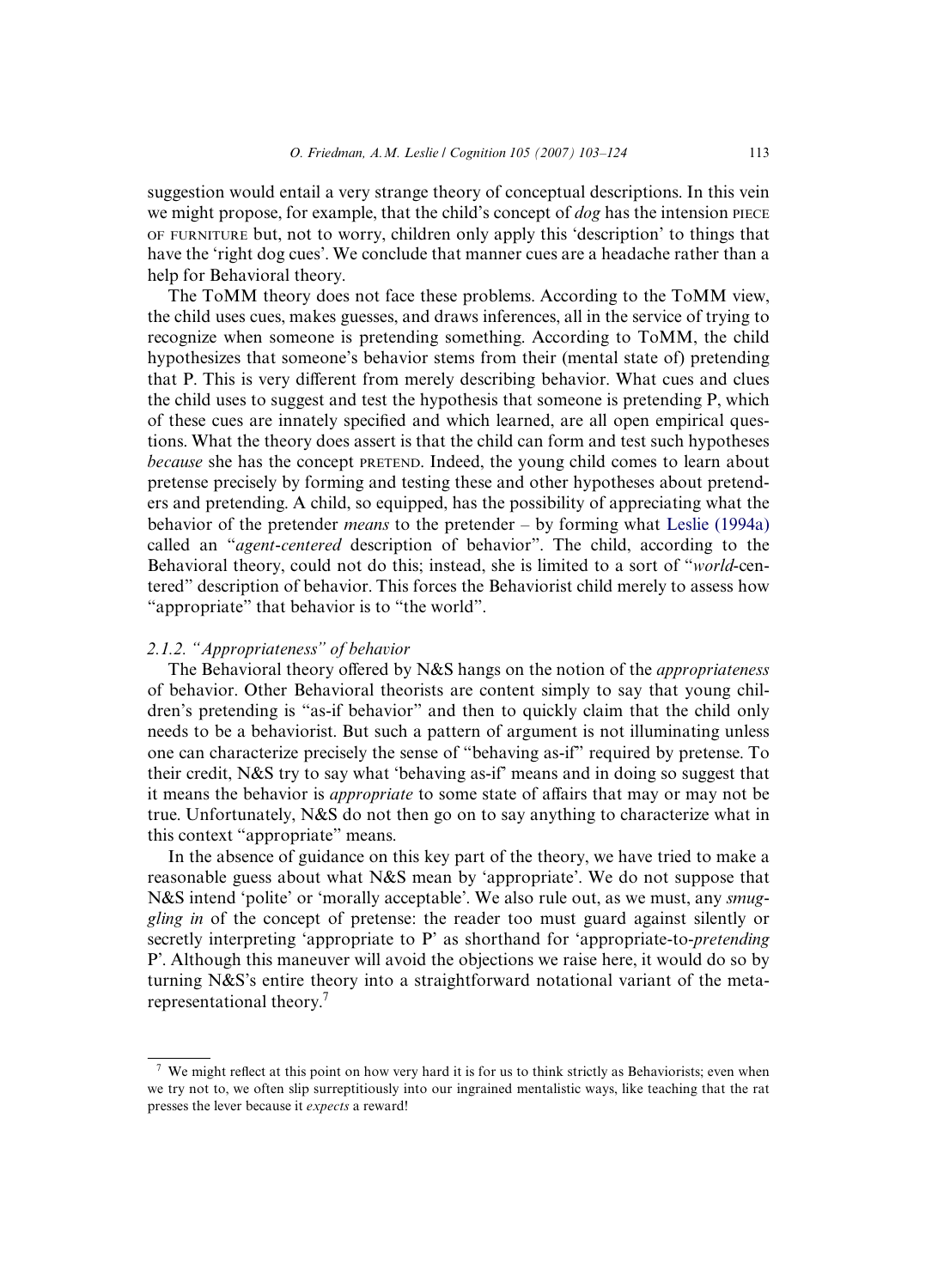More helpfully, we assume that in this context 'appropriate' is restricted to 'appropriate to P', so that what the child thinks is, MOTHER BEHAVES IN <sup>A</sup> WAY THAT WOULD BE APPROPRIATE TO <sup>P</sup> IF <sup>P</sup> WERE THE CASE. This restriction is required in order to rule out, as we assume N&S intend, behaving in ways that would be appropriate to Q, if P were the case. Q might, of course, be something quite arbitrary and unconnected with P. Although we assume that 'appropriate to P' is what N&S meant, to ease exposition we will stick to their original wording when discussing the Behavioral theory.

# *2.2. The Behavioral description fails to capture a key feature of pretense*

Children do not always or typically become confused by observing pretense, and theories of pretense must explain why this is so. Earlier, we discussed the need for pretense theories to incorporate a notion of decoupled representation because theories in which the representation of the pretense situation is not decoupled predict that children will represent and react to the pretense situation as literally true. Behavioral theories typically adopt some notion of decoupling – for  $N&S$  it becomes a special processing mode, the "Possible Worlds box". One might assume therefore that Behavioral theories are safe from predicting that pretense will lead to confusion. However, there are other reasons why Behavioral theory predicts that children observing pretense will become confused.

According to the Behavioral theory, when Sally sees her mother pretending that the banana is a telephone Sally recognizes that her mother behaves in a way that would be appropriate if the banana were a telephone. Decoupling prevents Sally from thinking that the banana really is a telephone. But confusion will still arise because Sally will think that bananas really should be treated as if they are telephones, in much the same way that she reasonably and *seriously* learns from observing people that a piece of charcoal should be treated like a crayon.

ToMM theory does not face this problem because it claims that children possess the concept PRETEND. When Sally sees her mother pretending that the banana is a telephone, Sally represents, MOTHER PRETENDS (OF) THIS BANANA "IT IS <sup>A</sup> TELEPHONE". Because the pretend content is decoupled, Sally will not believe that the banana is a telephone. Because Sally represents that her mother PRETENDS, Sally will not believe that bananas really are to be treated like telephones. The Behavioral theory uses decoupling to prevent the first potential source of confusion. But it has no antidote for the second.

Minimally, the Behavioral theory would have to be modified to deal with this problem by introducing another concept into the behavioral description the child is supposed to generate for other people's pretense. For example, it would need something like the idea of "non-serious" so that recognizing mother pretending P is accomplished by the child thinking, MOTHER BEHAVES IN <sup>A</sup> NON-SERIOUS WAY THAT WOULD BE NON-SERIOUSLY APPROPRIATE IF  $P$  were the case. Of course, this modification adds further complexity to the child's putative thoughts and posits another concept that the child must possess (innately?).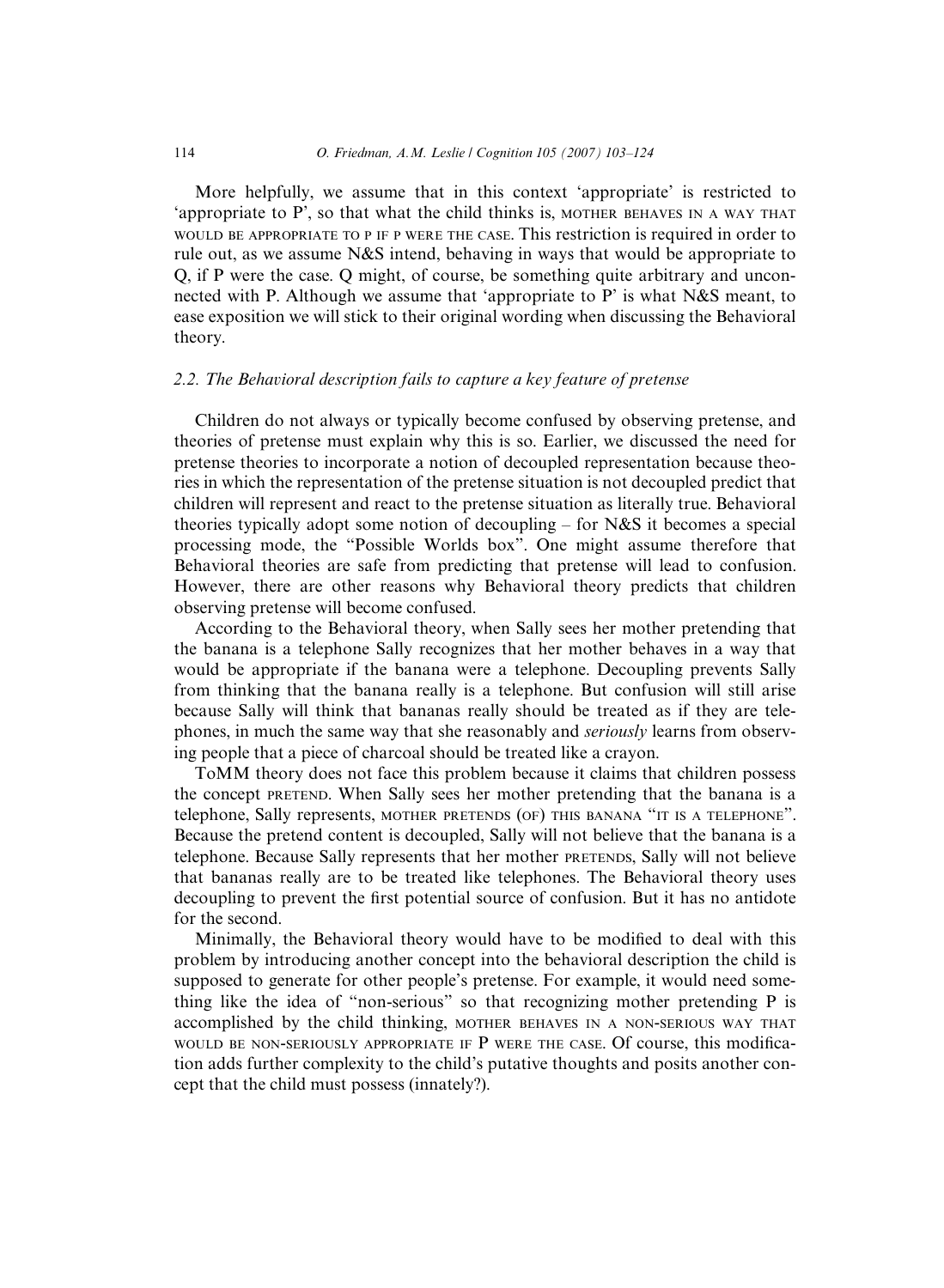But more importantly, the above makes clear what game the Behavioral theory perforce finds itself playing: namely, trying to get the child to think that someone is pretending without actually thinking *pretend* as such. If the Behavioral theory is to measure up to the phenomena of early human pretending, its success will depend on finding an exact conceptual paraphrase of PRETEND *without* using that concept. Moreover, the paraphrase must be strictly *behavioral*. Crucial in this regard is that if NON-SERIOUS is added to Behavioral theory, it must be shown convincingly that in this context it is not merely PRETEND under a disguise. Notice that the question of whether someone is serious/non-serious that P is a question about that person's *attitude* to P. Propositional attitude concepts are the heart and soul of 'theory of mind' and utterly foreign to and rejected by behaviorism ([Fodor, 1981; Ryle, 1949](#page-19-14)). 'Pretend' is just the name of a specific attitude. So it seems to us that any attempt to rescue the Behavioral theory that starts down this particular road will inevitably end up either as a notational variant or as a relatively minor quibble about whether PRETEND is the *exact* attitude concept the child has, rather than as the dull deflationary alternative to metarepresentational theory that its protagonists hope it will be.

#### <span id="page-12-0"></span>**3. Pretense that does not fit even an enhanced behavioral description**

We next provide a simple example of object substitution pretense that the Behavioral theory is unable to explain, even with the extensions granted above. We attempt to extend the Behavioral theory still further so that it can account for this form of pretense, but do not find a satisfactory account.

# *3.1. A simple example of object substitution pretense*

Suppose Sally engages in object substitution pretense by pretending that a pencil is a car: she may push the pencil along a table top to pretend that the pencil/car is driving along. She may also make engine noises, such as "vroom, vroom", to pretend that the pencil as car is making these noises. According to the Behavioral theory, Sally is behaving in a way that would be appropriate if the pencil really were a car. But is she? No. If the pencil *were* a car then Sally would hardly push it across a table or make engine noises! Handling, pushing, and making "vroom" noises are not appropriate behaviors when dealing with a *real* car. Instead, appropriate behaviors for dealing with a real car include opening its doors, getting inside or, if one is very young, being placed inside, sitting still, and looking out the window.

It does not help to claim that Sally non-seriously behaves as would be non-seriously appropriate if the pencil were a car. Such 'non-serious' behavior might include sitting backwards, making funny faces, or bouncing up and down on the seats. It also might include running around in circles. Almost any behavior will fit this description so long as it is 'not serious', and so this extension helps less than one might have hoped.

How can the Behavioral theory explain this example of object substitution pretense behavior? Below we attempt to extend the Behavioral theory yet again so that it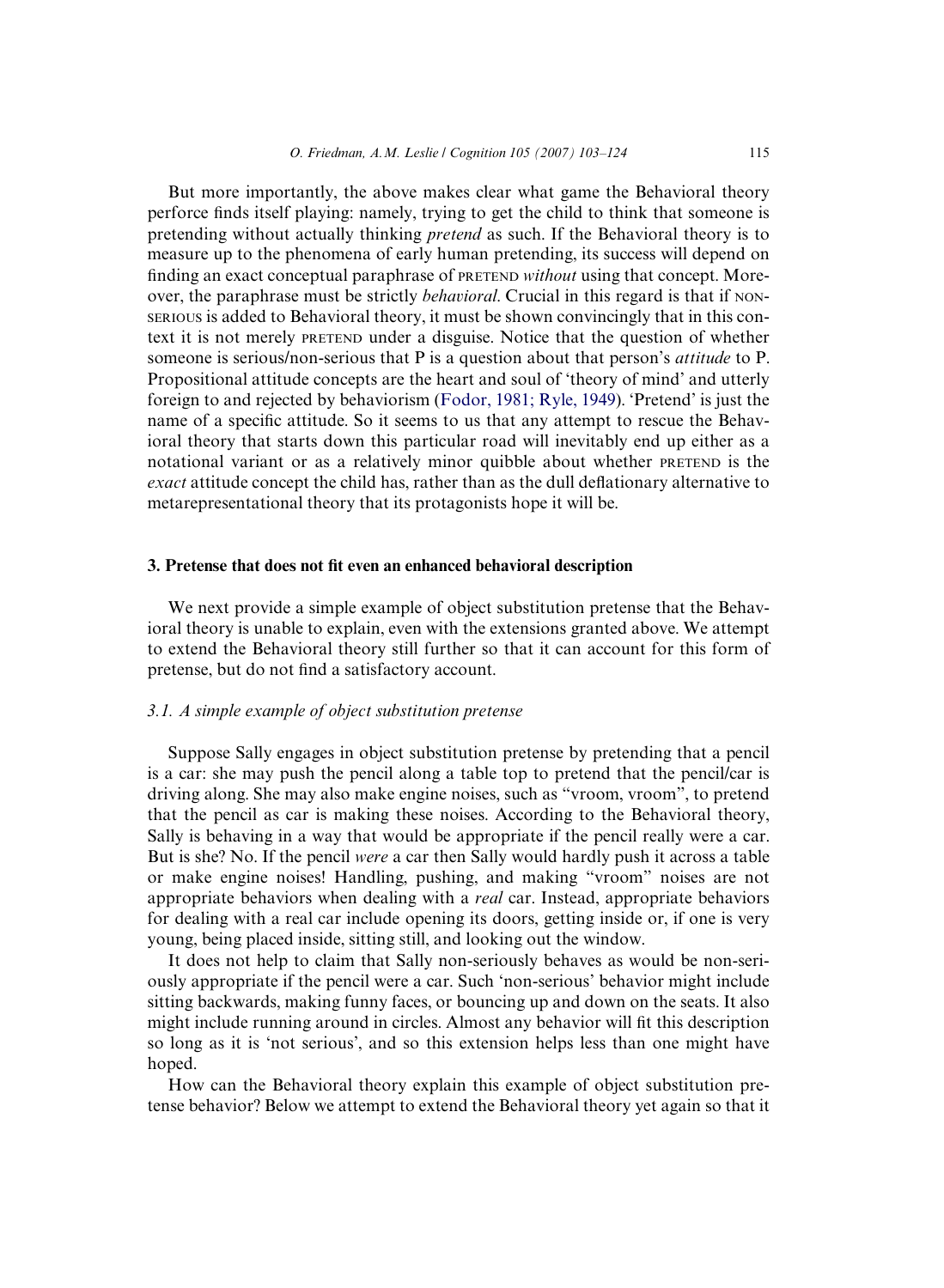explains why Sally pushes the pencil (substitution motion) and why she makes engine noises (sound effects pretense).

# *3.2. Substitution motion*

To explain why Sally pushes the pencil (pretense production), the Behavioral theory might claim that sometimes, when pretending that  $x$  is a  $y$ , the child will *make*  $x$ *move as if x were a y*. But the child also needs to be able to recognize this form of pretense in others, and so the behavioral description will have to be expanded to include cases where a person MAKES **x** MOVE AS IF **x** WERE A **y**. [Lillard \(1993a, p. 357\)](#page-20-0) offers a similar solution to the problem of pretense in which toys are made to move.

As far as we can see, this can only be incorporated into the Behavioral theory as a sort of addendum. With this new modification, the Behavioral theory (of solitary pretense) becomes *child acts in a way that would be appropriate if x were a y OR child makes x move in a way that would be appropriate if x were a y*. The Behavioral theory of Sally recognizing that her mother is pretending that the pencil is a car will have the child selecting between MOTHER BEHAVES IN A (NON-SERIOUS) WAY THAT WOULD BE (NON-SERIOUSLY) APPROPRIATE IF THE PENCIL WERE <sup>A</sup> CAR or MOTHER IS MAKING THE PENCIL MOVE AS IF THE PENCIL WERE <sup>A</sup> CAR. In this particular case the child should select the latter possibility.

This expansion of the behavioral description, however, has the unsavory consequence of leading the Behavioral theory to predict that children will treat as the same – that is, as "pretense" – all cases where a person makes one object move as if it were another object. What this comes down to again is simply whether the child perceives some degree of similarity between the motions of the object Mother is handling and some other motion the child knows about. Therefore, such examples will be damagingly ubiquitous. For example, to return to our example of the charcoal, Sally will treat Mother (seriously) drawing with charcoal the same as Mother pretending to draw with, say, a spoon (namely, as pretending the charcoal/spoon is a crayon). Or, if Mother (seriously) throws a ball, then Sally might notice that her mother is making the ball move as if it were an airplane, and so on. The expanded Behavioral theory predicts that children will mistake for pretense almost all behaviors that handle objects.

# *3.3. Sound effects pretense*

Even graver challenges for the extended Behavioral theory are posed by sound effects pretense. What we have in mind here are, for example, the "vroom, vroom" sounds made when pretending that a pencil is a car. When Sally produces these sounds she pretends that the "car" is making them. But Sally *herself* making "vroom, vroom" sounds would not be *car-appropriate behavior if the pencil were a car*. (One does not usually make "vroom" noises in the presence of cars.) Nor is it a case of making something move. For the PRETEND metarepresentational theory there is no problem because pretending is not merely behavior but an underlying attitude (mental state) from which endlessly varied behaviors may flow (see below). The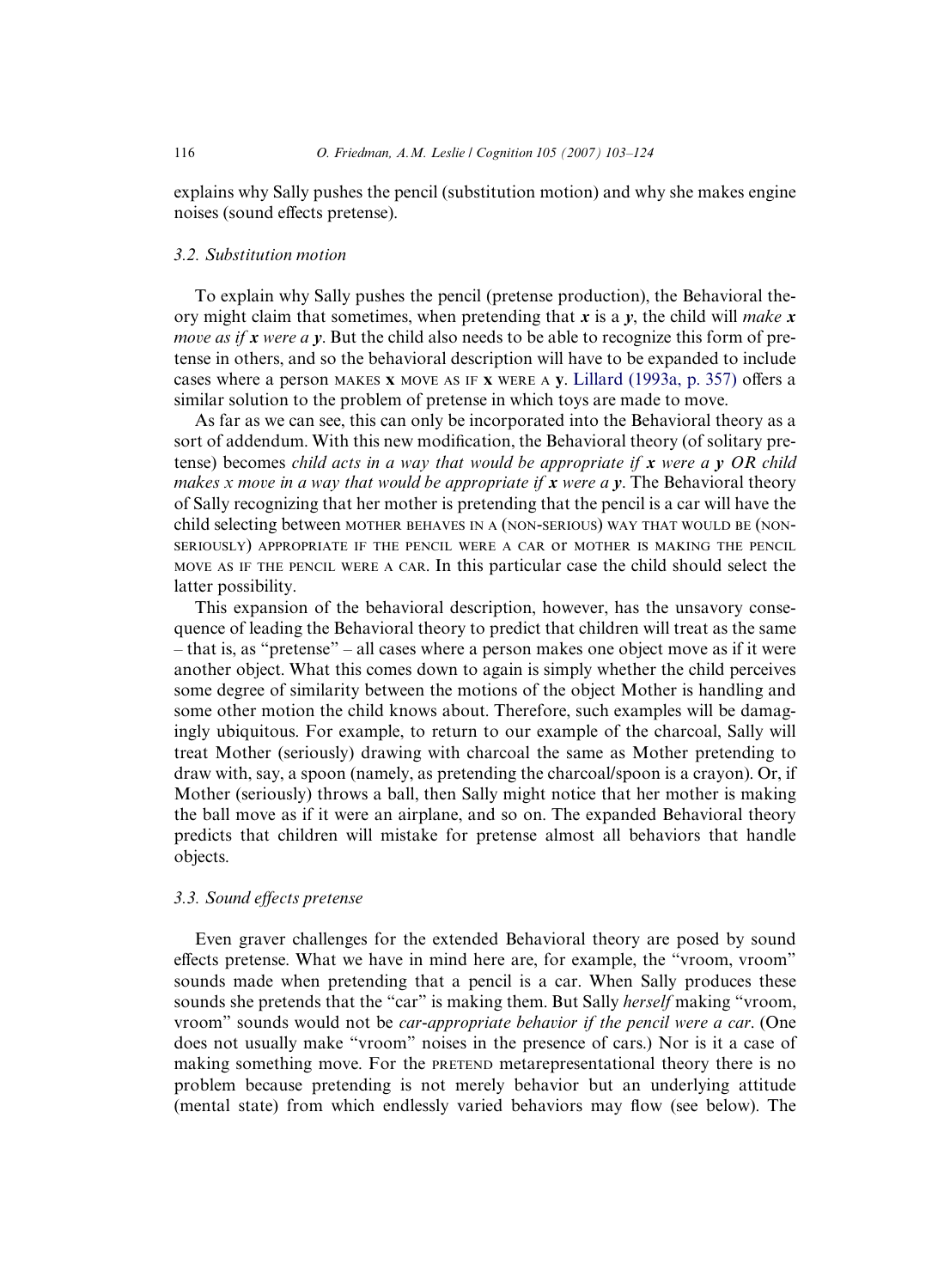trouble with behaviorism is that there is not much more it can do than *list* these behaviors.

How might the Behavioral theory explain "sound effects" pretense? One possibility is that sometimes when pretending that *x* is a *y*, the child *makes x sound like a y*. For the child to recognize this sort of pretense, the behavioral description might have another addendum to include cases where MOTHER MAKES **x** SOUND LIKE <sup>A</sup> **y**. But this cannot be right: In producing "vroom, vroom" sounds Mother does not make the *pencil* sound like a car! Producing sounds with your mouth does not make the pencil sound like anything – to make a pencil sound like something one might, for example, tap it on a table. But when Mother makes engine noises, she, not the pencil, is the one that 'sounds like a car'. Yet Mother is not pretending *she* is a car.

A second possibility is that sometimes when pretending that *x* is a *y*, the child *produces the sounds that x would produce if x were a y*. That is, when Sally makes "vroom, vroom" sounds she produces the sounds that the pencil would produce if it were a car. With this modification, the Behavioral theory of (solitary) pretense production becomes: *child acts in a way that would be appropriate if x were a y OR child makes x move in a way that would be appropriate if x were a y OR child produces sounds that x would produce if x were a y*. We suppose that a determined Behavioral theorist of pretending might simply add new items to the list as needed, though it is unclear what insight this list would yield. Why are the above items *on* the list, whereas other ways of 'behaving as if' are *not* on the list (for example, drawing with charcoal)? Again, for the metarepresentational theory the answer is straightforward: because these are the things people do when they *pretend*.

The recognition of "sound effects" pretense requires a corresponding expansion of the behavioral description to include PRODUCES THE SOUNDS THAT *X* WOULD PRODUCE IF  $X$  WERE A  $Y$ . But this modification fails. Suppose Sally's mother pretends that the pencil is a car and vrooms with the pencil. For Sally to *really* make sense of this pretense she has to understand that Mother is pretending that the pencil is a car and that Mother pretends, of the sounds *she* is making, that "the car is making those sounds." But the new behavioral description only allows Sally to attribute the sounds to her mother, not to the pencil-as-car. Sally simply represents that Mother is producing sounds, albeit sounds that a car might make. Perhaps Sally could represent, MOTHER MAKES THE PENCIL MAKE THE SOUNDS THAT THE PENCIL WOULD MAKE WERE THE PENCIL A CAR. But Mother does not make the pencil make a noise! Even assuming that Mother is behaving in a way that would be appropriate if the pencil were a car (though she is not, see above), why should *Mother* make car sounds? Indeed, as far as sound effects are concerned, Mother is behaving in a way that would be more appropriate if *she* were a car. But Mother is not pretending to be a car; she is pretending the pencil is a car.

A reviewer suggested to us that sound effects pretense might be captured as *child brings about the events that would occur if x were a y*, under some suitably salient (to the child) sense of "events that occur...". Recognition of this pretense would be accomplished by the child representing MOTHER BRINGS ABOUT THE EVENTS THAT WOULD OCCUR IF *<sup>X</sup>* WERE <sup>A</sup> *<sup>Y</sup>*, under suitable salience conditions. We see at least two problems with this suggestion. First, Sally still only attributes the events (sounds) to mother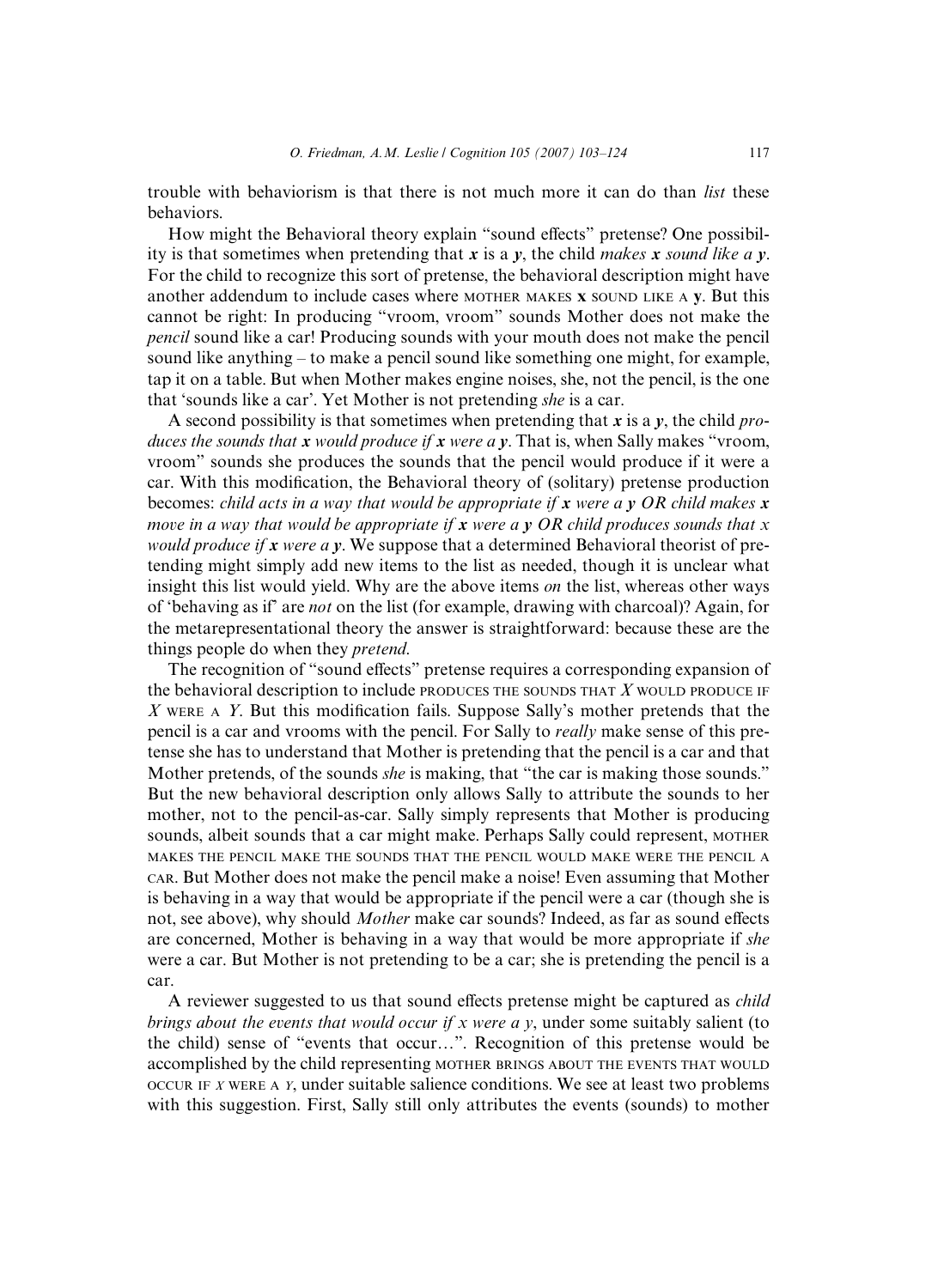and not to the object *x* because actually *x* makes no sound. Indeed, this problem arises over and over because in general there is no way for real behavior to be the result of circumstances which are not real – no way that is, within a behaviorist framework. The beauty of mentalism is that it provides that framework [\(Leslie,](#page-19-15) [1994b\)](#page-19-15). Behaviorism is limited to representing the world as causes of behavior; it cannot represent the ways that the world is represented by mental states (as causes of behavior), because then it's not behaviorism. Second, the ubiquitous similarity relation between *x*'s and *y*'s again plays havoc with this formulation. Whenever Mother (or the child) is drawing, for example, with a crayon, she is bringing about (salient) events that would occur if the crayon were a pencil, yet neither Mother nor child is thereby pretending that the crayon is a pencil.

It is not obvious to us how to modify the Behavioral theory so that it allows Sally to attribute the sound effects that her mother makes to the pencil-as-car, rather than to just her mother. After all, the sound effects are Mother's behavior, not the pencil's, and Behavioral theory only allows the child to describe Mother's real behavior and not what mother is pretending as such. Mother is actually making car sounds *on behalf of* the pencil because she pretends the pencil is a car. But behaving 'on behalf of' an object is not something that can be made sense of behavioristically. It seems that the child cannot be a behaviorist about pretense and also get it right about sound effects in pretense. The trouble is again that pretend play itself manifests the peculiar semantics of mental state reports, as [Leslie \(1987\)](#page-19-2) pointed out. Behavioral descriptions simply do not and cannot exhibit or follow the same logic. They are thus doomed to fail.

## *3.4. ToMM theory and object substitution pretense*

ToMM theory provides a straightforward explanation for the motions and sounds of object substitution pretense. When Sally's mother pretends, for example, that the pencil is a car and makes "vroom, vroom" noises, Sally can represent, MOTHER PRE-TENDS (OF) THIS PENCIL<sub>i</sub> "It<sub>i</sub> is a car<sub>j</sub>" and (of) that sound<sub>k</sub> "It<sub>k</sub> is made by the car<sub>j</sub>". This metarepresentation captures the fact that although Sally's mother is the one producing the "vroom, vroom" sound, she is pretending that this sound is being made by the pencil under its pretended status as a car. Furthermore, it is a simple matter to turn this account into an account of solitary pretense production – substitute for MOTHER the representation  $I$  (SELF) – and equally simple to turn it into an account of shared pretense – substitute WE for MOTHER.

#### <span id="page-15-0"></span>**4.** The child is not a behaviorist (not even a modified behaviorist)

The Behavioral theory fails to account for children's pretense. At first blush, it promises a straightforward account of pretend play as *behaviors* that flow simply from decoupled representations of imaginary situations or 'possible worlds.' But as [Leslie \(1987\)](#page-19-2) argued, pretense does not flow simply from decoupled representations but from *pretending* that these represented propositions are true. Critical work is done by the agent's attitude and attitudes are *cognitive* properties of agents.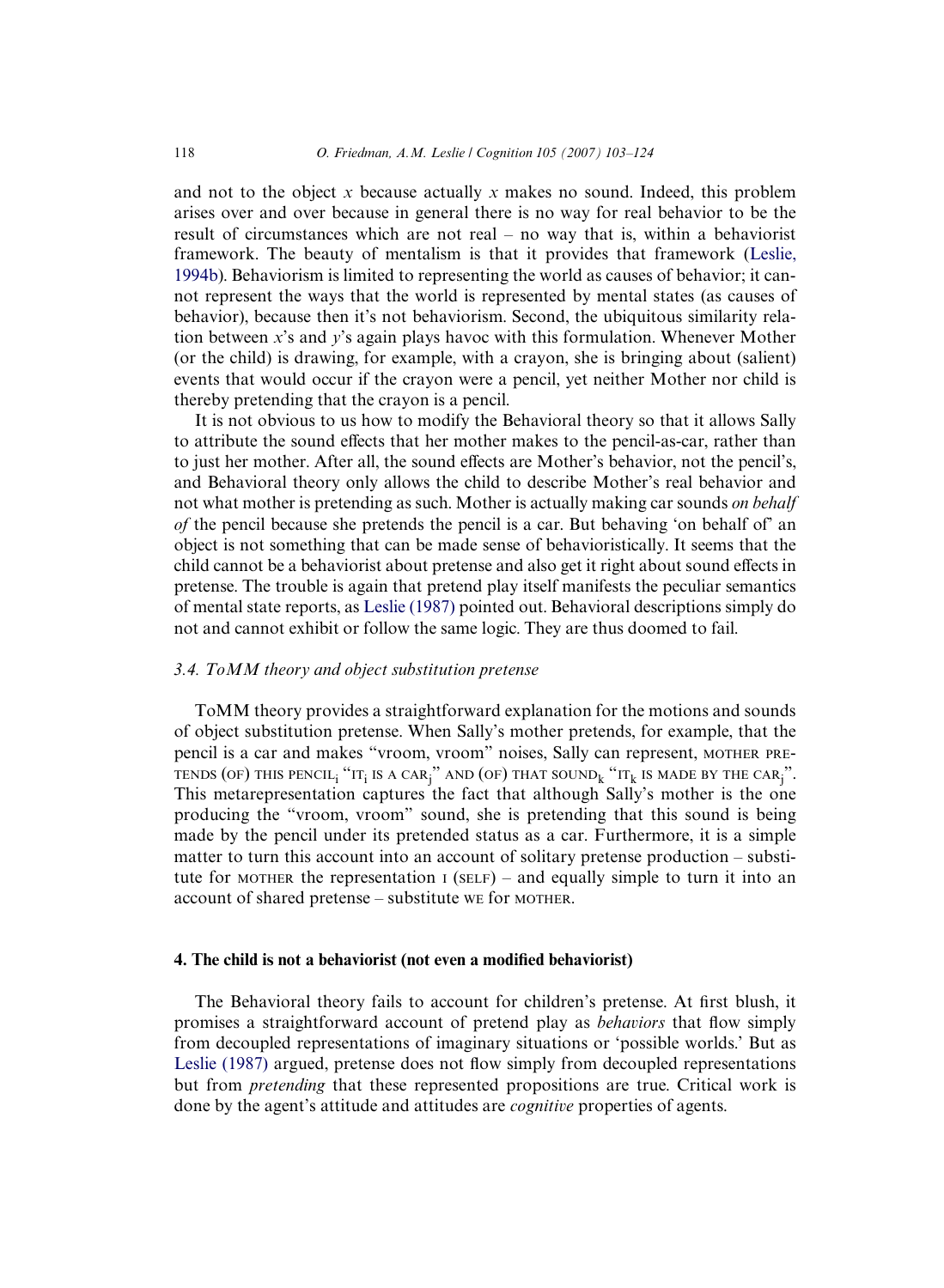Furthermore, the ability to pretend by oneself does not develop alone but together with the ability to recognize pretense in others and to share pretense with others. This places the ability to pretend in the domain of social cognition. If the child's pretend ability at its onset consisted purely of an ability for solitary play production, as [Pia](#page-20-4)[get \(1962\)](#page-20-4) by default describes it, then the Behavioral and other 'process' theories might have hoped for more success. But like traditional 'process' theories, the Behavioral theory struggles to account for children's ability to recognize pretense. The Behavioral theory predicts that children will constantly mistake regular behavior for pretense, and be *less* likely to recognize pretense in the presence of the manner cues, which, in fact, serve to signal pretense. Conversely, it predicts that children will misconstrue acts of pretense as regular behavior appropriate to some situation or other. And certain forms of pretense, such as producing 'sound effects', should neither occur in the pretender's behavior nor be recognized appropriately in the pretending of other people. All these predictions are wrong.

# *4.1. Does introducing an intention rescue the Behavioral theory?*

Many of these problems are also shared by a recent variant of Behavioral theory, which claims that young children represent pretense as *intentionally* behaving-as-if, that is, as *acting*-as-if [\(Rakoczy et al., 2004](#page-20-2)). This theory claims that children identify a behavior as pretending  $P$  if they conclude that: (a) the actor acts as if  $P$ ; and that (b) the actor behaves with the specific intention to act-as-if P. As such, this 'intentional Behavioral' theory is not truly a Behavioral theory, because it allows that children are *not* behaviorists about pretense – the theory claims that in recognizing pretense children must reason in a certain way about the actor's intention, albeit about the actor's intention to *behave*.

At first glance it might appear that the intentional Behavioral theory will be less prone, than the original Behavioral theory, to predict that children will mistake regular behaviors as instances of pretense. Children will only identify a behavior as pretense if they recognize that the actor acted with the specific intention to act as if P. However, one can act as if P when P is true. For example, I can (intentionally) act as if it is raining, when it *is* raining, and indeed, I typically do. So recognizing my specific intention to 'act as if' it is raining when it is raining (e.g., I put up my umbrella) will lead the observant child to suppose that I am 'pretending,' even though I'm not.

The intentional Behavioral theory also shares many other difficulties with the original theory. For example, like the original theory, it fails to account for children's recognition of sound effects pretense. When Sally's mother makes "Vroom, vroom" sounds she does not act-as-if the pencil is a car (for the reasons discussed above) and, likewise, she does not behave with the intention of acting as if the pencil is a car (again for the reasons discussed above). And again, as always, one must guard against secretly interpreting *act-as-if* as a*ct-as-if-pretending*. Perhaps Sally might represent, MOTHER PRODUCES THE SOUNDS THAT THE PENCIL WOULD PRODUCE IF IT WERE <sup>A</sup> CAR AND DOES SO WITH THE INTENTION OF PRODUCING THE SOUNDS THAT THE PENCIL WOULD PRODUCE IF THE PENCIL WERE <sup>A</sup> CAR. But, as with the original Behavioral theory, Sally is left attributing the sounds to her mother alone, and not to the pencil-as-car.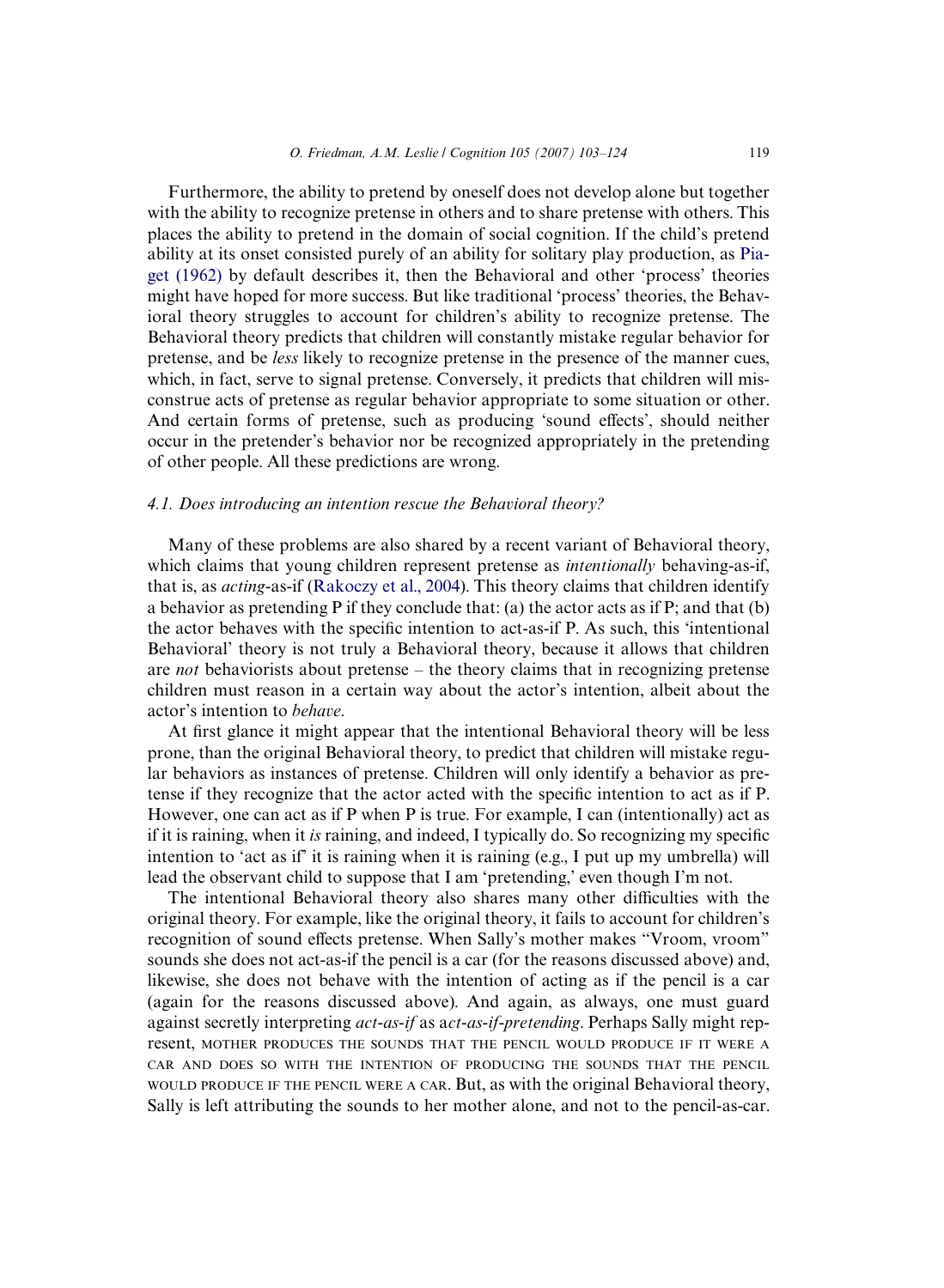As long as Rakoczy's account leaves out the *attitude* that underlies pretense, including an intention will do little to rescue the Behavior account.

The metarepresentational theory does not encounter the problems faced by the Behavioral theory (or the intentional variation). We therefore continue to favor it over these theories. According to ToMM theory, engaging in and recognizing pretense is possible because very young children possess and employ the mentalistic concept PRETEND. To be clear, we do *not* believe that children's possession of this concept implies that they know much *about* this or other mental states. In particular, it does not imply that they theorize about mental representation or that they theorize that pretense is an 'internal, subjective, mentally depictive state', as some have supposed (e.g., [Hickling, Wellman, &](#page-19-16) [Gottfried, 1997\)](#page-19-16). Nor does it require that children can report that pretenders 'are thinking' and what they are 'thinking about' while pretending (e.g., [Rosen, Schwebel, &](#page-20-16) [Singer, 1997](#page-20-16)). What it does mean is that they are able, within performance limits [\(Bosco](#page-19-3) [et al., 2006](#page-19-3)), to engage in, recognize, share with others, and reason about, simple pretend episodes. These episodes exhibit the semantics of mental state reports. One simple and minimal assumption illuminates both the reason for this and for the fact that solitary and social pretend play are yoked in development, namely, that pretend play issues from and thereby inherits the properties of PRETEND-metarepresentations.

# **5. Acting out pretense and learning about pretense**

*Pretending* cannot be reduced to a behavioral description, any more than *believing* can. Yet the child can both pretend and recognize pretense in other people and does so early and productively. We argue that both abilities spring from the concept of *pretending*. How is it possible that very young children could possess such a concept? This question raises many basic and challenging issues for a general theory of concepts, and indeed for cognitive science as a whole. These issues are beyond the scope of the present article. The issue we have been concerned with here is *which* concepts the young pretender possesses. Our quarrel with the Behavioral theory has been that it attributes the wrong class of concepts to the young pretender. No matter what general theory of concepts one adopted, our disagreements would be the same. We would argue that to account empirically for the human capacity for pretense, PRE-TEND  $P$  is the right concept and BEHAVE AS IF  $P$  is the wrong concept.

According to the ToMM theory, the young child possesses the concept PRETEND by virtue of possessing the requisite neurocognitive mechanisms that deploy the necessary symbolic structures. These mechanisms allow other systems to plan and undertake actions under the description, I PRETEND P, and empower the child to recognize that someone else is pretending P.

A variety of mechanisms are no doubt involved in planning and executing pretense actions. Presumably, these are for the most part the same mechanisms that are involved in the planning and execution of other kinds of action, though, as we have touched on, pretend play appears to have certain characteristic 'manners'. These characteristics include exaggerations of movement and intonation, checking the attention of the partner-in-pretense, 'knowing looks and smiles', the truncating of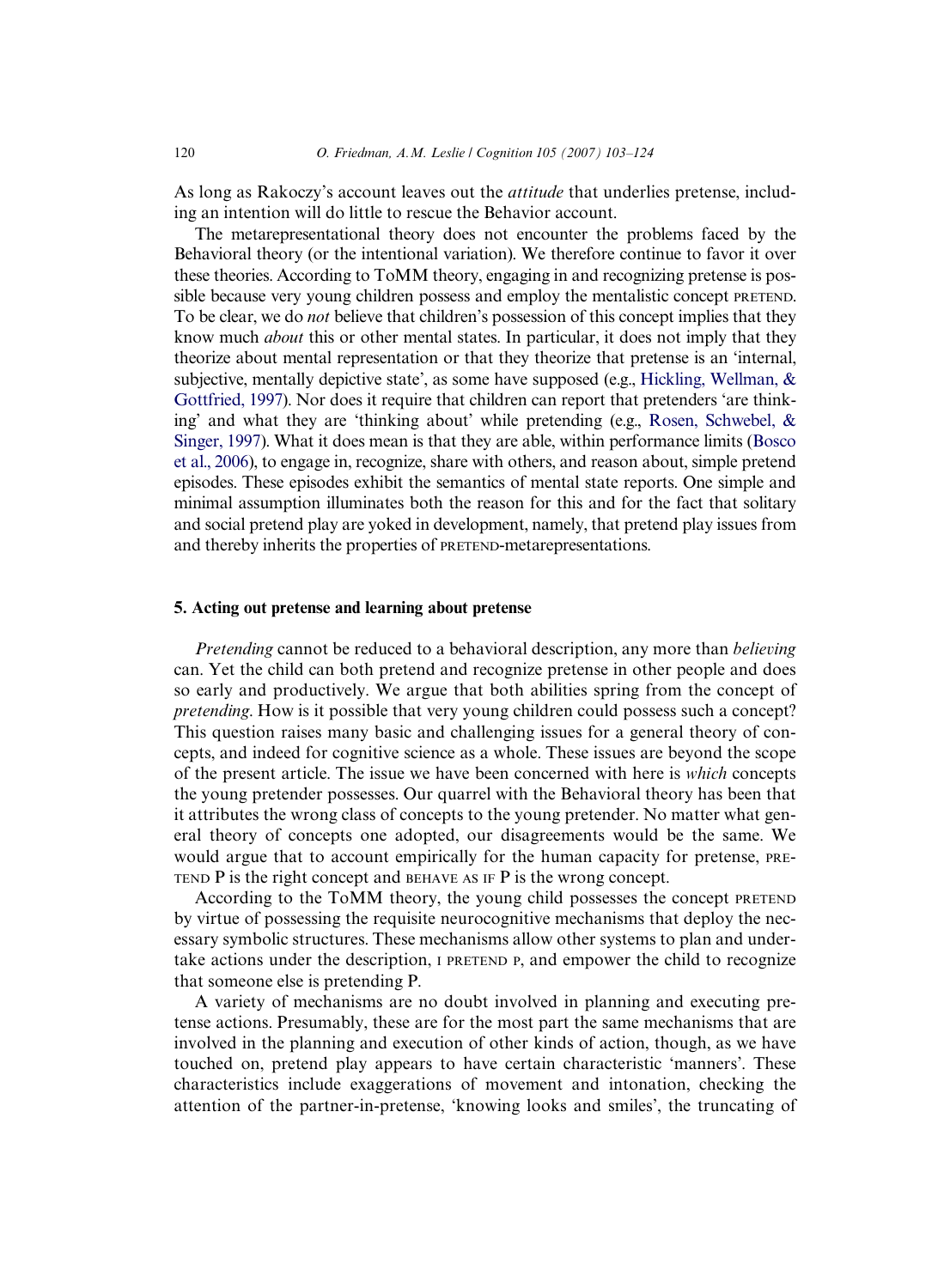actions before their normal goal points are reached, demonstrating motions and sounds of objects in mime, and acting and speaking 'on behalf of' objects (for a study of some of these, see [Lillard & Witherington, 2004](#page-20-14)).

Why does pretend play have these peculiarities? We believe that what unites them is that they are all ways of communicating (perhaps even to oneself) that one is 'only' pretending. At the same time, these mannerisms further the communicative aim by drawing attention to what is being pretended. [Leslie and Happé \(1989\)](#page-20-15) argued that shared pretense actions could be considered a form of ostensive communication (see also [Leslie & Frith, 1990](#page-20-6)). The suggestion was that the peculiar forms that pretend actions take can be understood as attention-demanding displays, in the sense of [Sper](#page-20-17)[ber and Wilson \(1986; see also Sperber, 2000\)](#page-20-17) – displays produced with an intention to inform. Consider: how do I make it clear to someone that I am not trying to *really* drink from this cup but 'only' *pretending* to drink from it? Answer: I take the usual action scheme for drinking-from-a-cup and turn it into an attention getting *display* of drinking-from-a-cup. Moreover, I make it 'only' a display by demonstrating *ineffectual* drinking-from-a-cup: I stop the cup a distance from my lips, and for good measure, I might add some sound effects, like slurping. All of these measures enhance communicative efficiency, especially the communication of my  $\textit{attitude}$  – 'just pretending'.

Perceiving pretense in other people also requires the cooperation of many different kinds of social and non-social perception, as does any form of complex cooperative interaction. However, a perception of pretense *as such* can only arise if the result of the perception is a metarepresentation of pretense. To give the ToMM a crucial role in early pretending is not to deny or belittle the contribution of the entire cognitive, perceptual, action planning and language systems. It is simply to single out one part of that complex and assign it a specific functional role. By investigating the structure of this mechanism, we can begin to explain how by maturation and epigenesis during the second year of life the abstract primitive concept, PRETEND, emerges and how it forms part and parcel of unfolding 'theory of mind' capacities. Crucially, PRETEND will kick-start learning about pretense; it will permit attention, learning, and communication under that very heading. Such learning can pave the way for learning about the many other playful, imaginative, and humorous forms of the social life of our species, and perhaps even about some of the serious forms.

## **Acknowledgments**

We thank Jon Rein and three anonymous referees for a careful reading of and helpful comments on an earlier draft. This work was supported by NSERC Grant RGPIN327362-06 awarded to O.F. and NSF Grant BCS-0079917 awarded to AML.

#### **References**

<span id="page-18-0"></span>Baron-Cohen, S., Leslie, A. M., & Frith, U. (1985). Does the autistic child have a "theory of mind"? *Cognition, 21*, 37–46.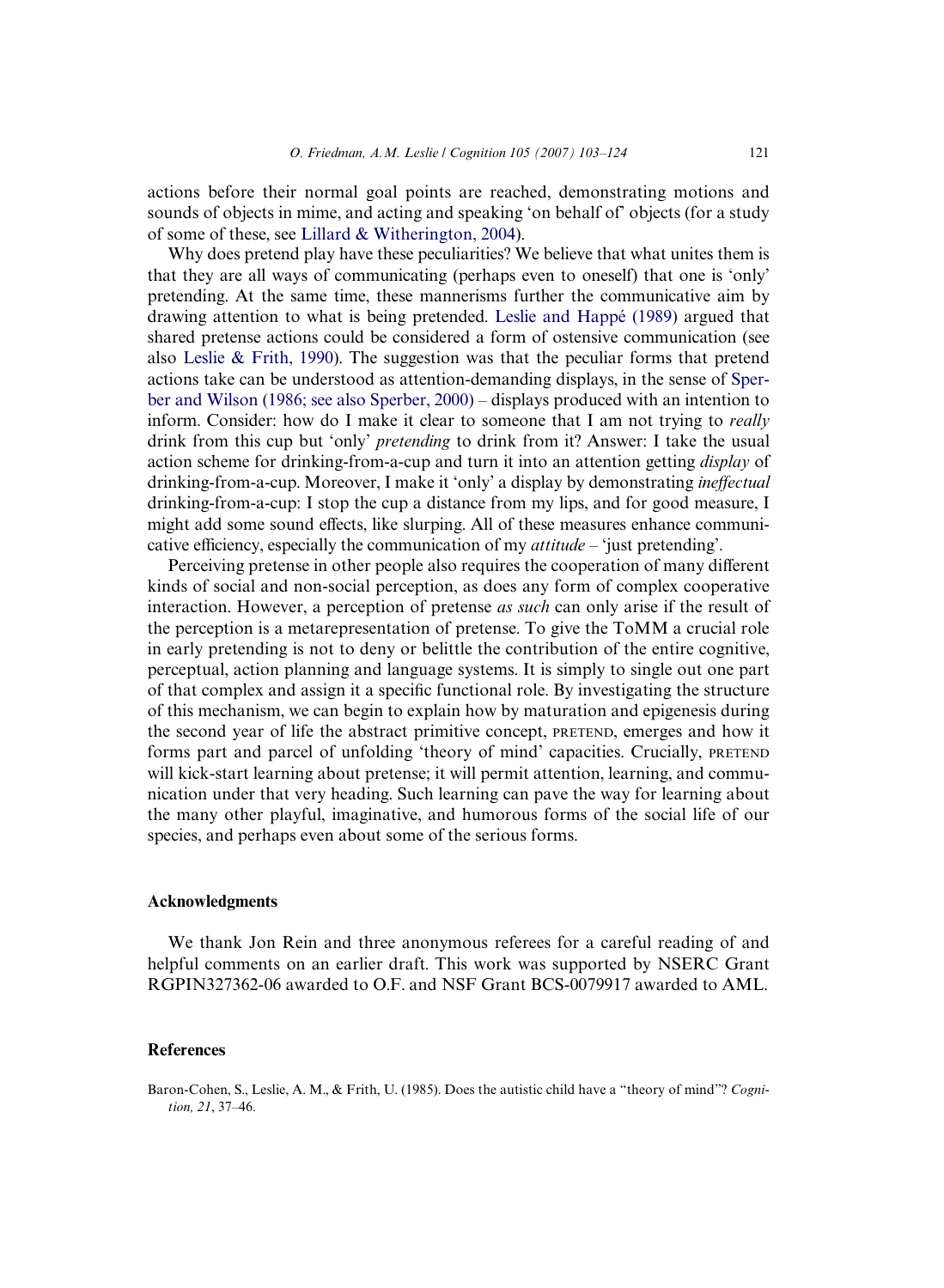- <span id="page-19-6"></span>Bezier, L., & Howes, C. (1992). Mothers and toddlers: partners in early symbolic play: illustrative study #1. In C. Howes (Ed.), *The collaborative construction of pretend: Social pretend play functions* (pp. 25–43). Albany: State University of New York Press.
- <span id="page-19-3"></span>Bosco, F. M., Friedman, O., & Leslie, A. M. (2006). Recognition of pretend and real actions in play by 1 and 2-year-olds: early success and why they fail. *Cognitive Development, 21*, 3–10.
- <span id="page-19-7"></span>Fein, G. G. (1975). A transformational analysis of pretending. *Developmental Psychology, 11*, 291–296.
- Fenson, L., & Ramsay, D. (1981). Effects of modeling action sequences on play of twelve-, fifteen-, and nineteen-month-old children. *Child Development, 52*, 1028–1036.
- <span id="page-19-14"></span>Fodor, J. A. (1981). Propositional attitudes. In J. A. Fodor (Ed.), *Representations: Philosophical essays on the foundations of cognitive science* (pp. 177–203). Cambridge, MA: MIT Press.
- Frith, C. D., & Frith, U. (1999). Interacting minds a biological basis. *Science, 286*, 1692–1695.
- <span id="page-19-11"></span>German, T. P., & Leslie, A. M. (2001). Children's inferences from 'knowing' to 'pretending' and 'believing'. *British Journal of Developmental Psychcology, 19*, 59–83.
- <span id="page-19-1"></span>German, T. P., Niehaus, J. L., Roarty, M. P., Giesbrecht, B., & Miller, M. B. (2004). Neural correlates of detecting pretense: automatic engagement of the intentional stance under covert conditions. *Journal of Cognitive Neuroscience, 16*, 1805–1817.
- Kavanaugh, R. D., & Harris, P. L. (1994). Imagining the outcome of pretend transformations: assessing the competence of normal children and children with autism. *Developmental Psychology, 30*, 847–854.
- Haight, W., & Miller, P. (1993). *Pretending at home: Development in sociocultural context*. Albany: State University of New York Press.
- <span id="page-19-8"></span>Harris, P. L. (1995). Imagining and pretending. In M. Davies & T. Stone (Eds.), *Mental simulation: Evaluations and applications* (pp. 170–184). Oxford: Blackwell.
- <span id="page-19-13"></span>Harris, P. L., Lillard, A. S., & Perner, J. (1994). Commentary: triangulating pretence and belief. In C. Lewis & P. Mitchell (Eds.), *Children's early understanding of mind: Origins and development* (pp. 287–293). NJ: Lawrence Erlbaum.
- <span id="page-19-4"></span>Harris, P. L., & Kavanaugh, R. D. (1993). Young children's understanding of pretense. *Monographs of the Society for Research in Child Development, 58*, 1.
- <span id="page-19-5"></span>Harris, P. L., Kavanaugh, R. D., & Dowson, L. (1997). The depiction of imaginary transformations: early comprehension of a symbolic function. *Cognitive Development, 12*, 1–19.
- Harris, P. L., Kavanaugh, R. D., & Meredith, M. C. (1994). Young children's comprehension of pretend episodes: the integration of successive actions. *Child Development, 65*, 16–30.
- <span id="page-19-16"></span>Hickling, A. K., Wellman, H. M., & Gottfried, G. M. (1997). Preschoolers' understanding of others' mental attitudes towards pretend happenings. *British Journal of Developmental Psychology, 15*, 339–354.
- <span id="page-19-0"></span>Leslie, A. M. (1983). Pretend play and representation in the second year of life. Paper presented to BPS Developmental Conference, Oxford University, England, September 1983.
- <span id="page-19-2"></span>Leslie, A. M. (1987). Pretense and representation: the origins of "theory of mind". *Psychological Review, 94*, 412–426.
- Leslie, A.M. (1988a). Causal inferences in shared pretence. Paper presented to BPS Developmental Conference, Coleg Harlech, Wales, September 16–19, 1988.
- <span id="page-19-12"></span>Leslie, A. M. (1988b). Some implications of pretense for mechanisms underlying the child's theory of mind. In J. Astington, P. Harris, & D. Olson (Eds.), *Developing theories of mind*. Cambridge: Cambridge University Press.
- <span id="page-19-9"></span>Leslie, A. M. (1994a). Pretending and believing: issues in the theory of ToMM. *Cognition, 50*, 211–238.
- <span id="page-19-15"></span>Leslie, A. M. (1994b). ToMM, ToBy, and Agency: core architecture and domain specificity. In L. Hirschfeld & S. Gelman (Eds.), *Mapping the mind: Domain specificity in cognition and culture* (pp. 119–148). New York: Cambridge University Press.
- Leslie, A. M. (2000a). How to acquire a 'representational theory of mind'. In D. Sperber (Ed.), *Metarepresentations: A multidisciplinary perspective* (pp. 197–223). Oxford: Oxford University Press.
- <span id="page-19-10"></span>Leslie, A. M. (2000b). 'Theory of mind' as a mechanism of selective attention. In M. Gazzaniga (Ed.), *The new cognitive neurosciences* (2nd edition, pp. 1235–1247). Cambridge, MA: MIT Press.
- Leslie, A. M. (2002). Pretense and representation revisited. In N. L. Stein, P. J. Bauer, & M. Rabinowitz (Eds.), *Representation, memory and development: Essays in Honor of Jean Mandler* (pp. 103–114). Mahwah, NJ: Lawrence Erlbaum.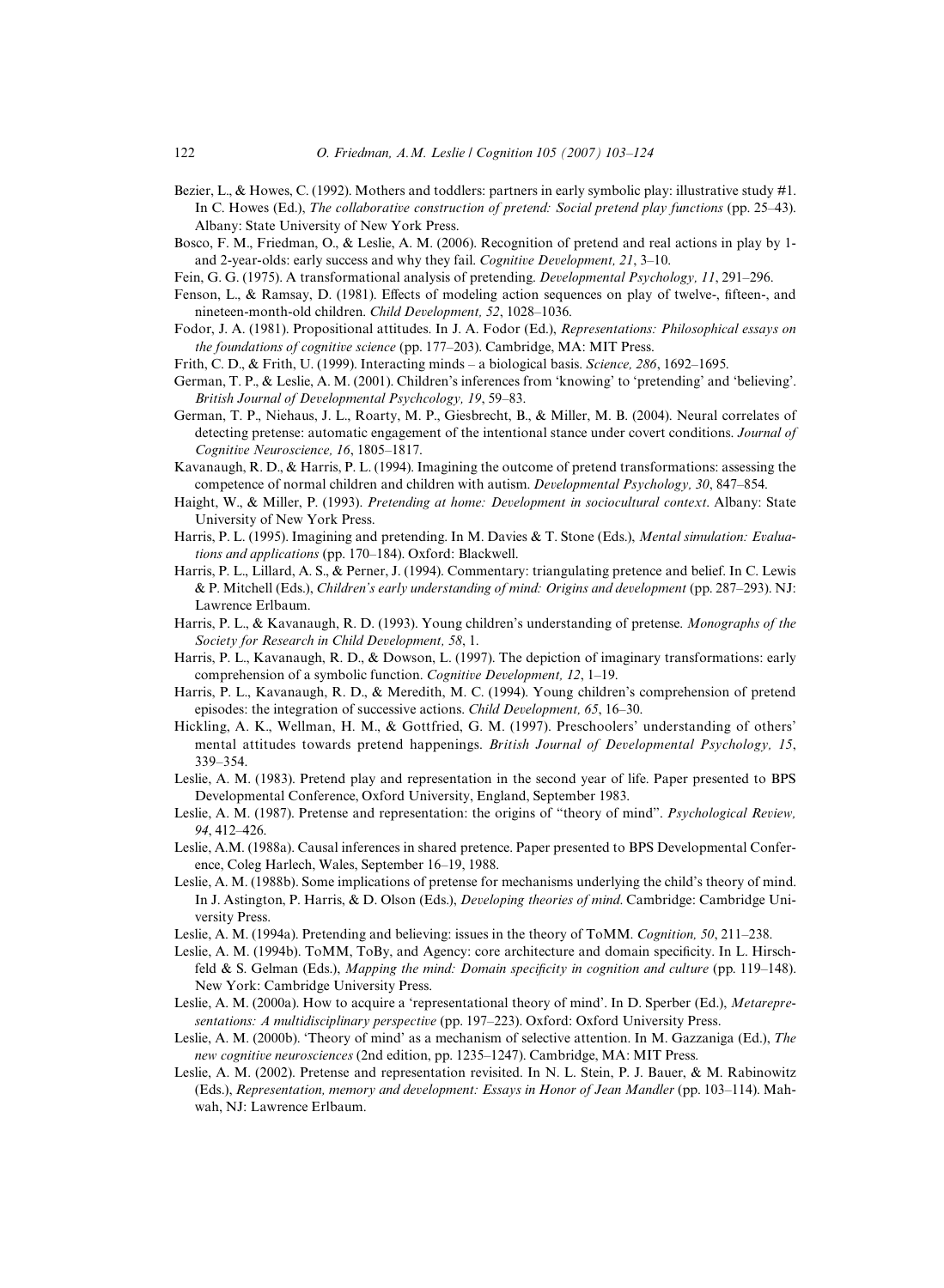- Leslie, A. M., Friedman, O., & German, T. P. (2004). Core mechanisms in 'theory of mind'. *Trends in Cognitive Sciences, 8*, 528–533.
- <span id="page-20-6"></span>Leslie, A. M., & Frith, U. (1990). Prospects for a cognitive neuropsychology of autism: Hobson's choice. *Psychological Review, 97*, 122–131.
- Leslie, A. M., German, T. P., & Polizzi, P. (2005). Belief-desire reasoning as a process of selection. *Cognitive Psychology, 50*, 45–85.
- <span id="page-20-15"></span>Leslie, A. M., & Happé, F. (1989). Autism and ostensive communication: the relevance of metarepresentation. *Development and Psychopathology, 1*, 205–212.
- Leslie, A. M., & Roth, D. (1993). What autism teaches us about metarepresentation. In S. Baron-Cohen, H. Tager-Flusberg, & D. Cohen (Eds.), *Understanding other minds: Perspectives from autism* (pp. 83–111). Oxford: Oxford University Press.
- <span id="page-20-10"></span>Leslie, A. M., & Thaiss, L. (1992). Domain specificity in conceptual development: neuropsychological evidence from autism. *Cognition, 43*, 225–251.
- <span id="page-20-7"></span>Lewis, M., & Ramsay, D. (2004). Development of self-recognition, personal pronoun use, and pretend play during the 2nd year. *Child Development, 75*, 1821–1831.
- <span id="page-20-0"></span>Lillard, A. S. (1993a). Pretend play skills and the child's theory of mind. *Child Development, 64*, 348– 371.
- <span id="page-20-11"></span>Lillard, A. S. (1993b). Young children's conceptualization of pretense: action or mental representational state? *Child Development, 64*, 372–386.
- <span id="page-20-12"></span>Lillard, A. S. (2001). Pretend play as twin earth: a social-cognitive analysis. *Developmental Review, 21*, 495– 531.
- <span id="page-20-1"></span>Lillard, A. S. (2002). Pretend play and cognitive development. In U. Goswami (Ed.), *Handbook of cognitive development*. London: Blackwell.
- Lillard, A. S., & Flavell, J. H. (1992). Young children's understanding of different mental states. *Developmental Psychology, 28*, 626–634.
- <span id="page-20-14"></span>Lillard, A. S., & Witherington, D. S. (2004). Mothers' behavior modifications during pretense snacks and their possible signal value for toddlers. *Developmental Psychology, 40*, 95–113.
- <span id="page-20-8"></span>Nichols, S., & Stich, S. (2000). A cognitive theory of pretense. *Cognition, 74*, 115–147.
- Nichols, S., & Stich, S. (2003). *Mindreading: An integrated account of pretense, self-awareness and understanding other minds*. Oxford: Oxford University Press.
- <span id="page-20-3"></span>Onishi, K.H., Baillargeon, R., & Leslie, A.M. (in press). 15-month-old infants detect violations in pretend scenarios. *Acta Psychologica*.
- <span id="page-20-13"></span>Perner, J., Baker, S., & Hutton, D. (1994). Prelief: The conceptual origins of belief and pretence. In C. Lewis & P. Mitchell (Eds.), *Children's early understanding of mind: Origins and development*. Hove, UK: Erlbaum.
- <span id="page-20-9"></span>Perner, J. (1991). *Understanding the representational mind*. Cambridge, MA: MIT Press.
- <span id="page-20-4"></span>Piaget, J. (1962). *Play, dreams, and imitation in childhood*. New York: Norton.
- <span id="page-20-2"></span>Rakoczy, H., Tomasello, M., & Striano, T. (2004). Young children know that trying is not pretending: a test of the "behaving-as-if" construal of children's understanding of pretense. *Developmental Psychology, 40*, 388–399.
- Richert, R., & Lillard, A. S. (2004). Observers' proficiency at identifying pretend acts based on different behavioral cues. *Cognitive Development, 19*, 223–240.
- <span id="page-20-16"></span>Rosen, C. S., Schwebel, D. C., & Singer, J. L. (1997). Preschoolers' attributions of mental states in pretense. *Child Development, 66*, 1133–1142.
- Roth, D., & Leslie, A. M. (1998). Solving belief problems: toward a task analysis. *Cognition, 66*, 1–31.
- Ryle, G. (1949). *The concept of mind*. Harmondsworth, England: Penguin.
- Scholl, B. J., & Leslie, A. M. (1999). Modularity, development and 'theory of mind'. *Mind & Language, 14*, 131–153.
- <span id="page-20-5"></span>Schwebel, D., Rosen, C., & Singer, J. L. (1999). Preschoolers' pretend play and theory of mind: the role of jointly conducted pretense. *British Journal of Developmental Psychology, 17*, 333–348.
- Sperber, D. (2000). Metarepresentations in an evolutionary perspective. In D. Sperber (Ed.), *Metarepresentations: A multidisciplinary perspective* (pp. 117–137). New York, NY: Oxford University Press.
- <span id="page-20-17"></span>Sperber, D., & Wilson, D. (1986). *Relevance: Communication and cognition*. Oxford: Blackwell.